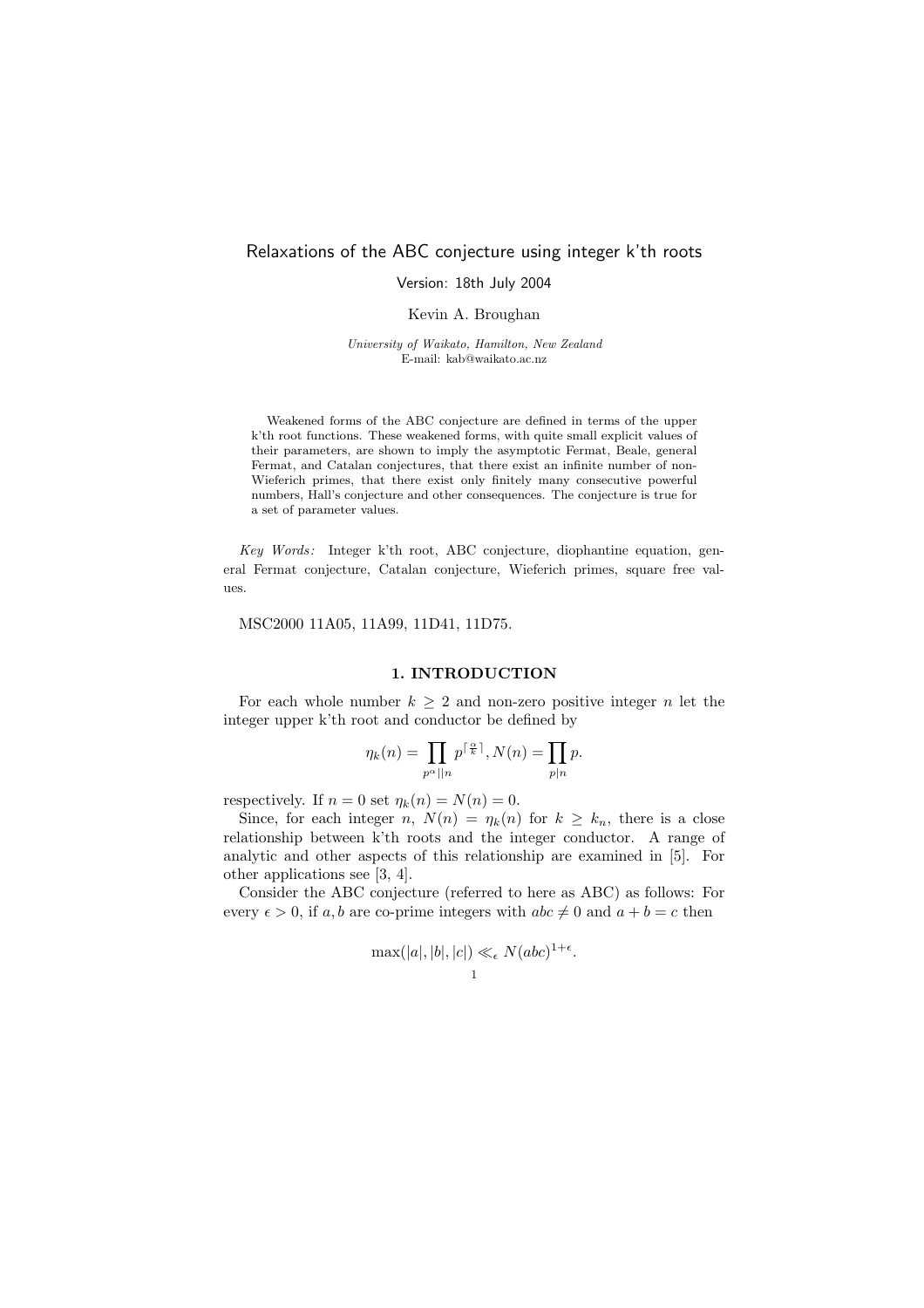Although this conjecture has many interesting consequences (see for example [13]), it is still quite some distance from being proved or disproved. (See the results of Stewart et al. cited in this section below.)

In this paper the conjecture is weakened, by replacing the conductor by the (larger) integer k'th root.

DEFINITION 1.1. Let  $k > 2$  be a natural number and  $\epsilon > 0$  be given. We say that the ABC- $(k, \epsilon)$  conjecture is satisfied if for all co-prime integers a and b with  $abc \neq 0$  and  $a + b = c$ :

$$
\max(|a|, |b|, |c|) \ll_{k,\epsilon} \eta_k (abc)^{1+\epsilon}.
$$

The use of integer  $k$  allows for the potential use of Euler products [5] in derivations. However this restriction is not essential, and the use of k'th roots is expected to take its place in a "family" of relaxations of the original ABC, which would include the alternative given Section 2 "Associated Relaxations". In this paper we focus on ABC- $(k, \epsilon)$ .

Even if all of these conjectures where true, ABC would not, on the face of it, follow. Hence these conjectures might be regarded as being weaker than ABC in an ultimate sense. If ABC- $(k, \epsilon)$  were to imply ABC for some finite value of  $k$ , that would be quite surprising (and interesting).

It turns out that many of the consequences of ABC are able to be derived assuming ABC- $(k, \epsilon)$  with quite small values of k and large values of  $\epsilon$ . For example to prove the asymptotic Fermat theorem it is sufficient to chose  $k = 4$  and and  $\epsilon < 1/3$  (denoted  $(4,1/3)$ ), the asymptotic Catalan  $(5,1/9)$ , the existence of an infinite number of non-Wieferich primes (4,1/7), and the existence of only finitely many consecutive powerful numbers  $(4,1/15)$ .

It is easy to show that ABC- $(2,\epsilon)$  is true for all  $\epsilon > 0$  and that ABC- $(3,1/2)$  and ABC- $(4,1)$  are also true.

Browkin in [7] defines a more general relaxation of ABC with  $p^{\lceil \frac{\alpha}{k} \rceil}$  replaced by  $p^{f(\alpha)}$  where f is a given slowly increasing function. Under appropriate assumptions on  $f$  he deduces the asymptotic Fermat theorem, Overholt's theorem on solutions of  $n! + 1 = m^2$  and a weak form of Hall's conjecture.

Many of the proof methods used here reflect those in the literature where the full ABC conjecture has been used, and acknowledgement of this is underlined.

Successive improvements by Stewart, Tijdeman and Yu (see [19, 20, 21]), mostly dependent on inequalities for linearly independent p-adic logarithms, have resulted in better approximations to ABC itself. Typically these approximations are given in the form of an upper bound for the sum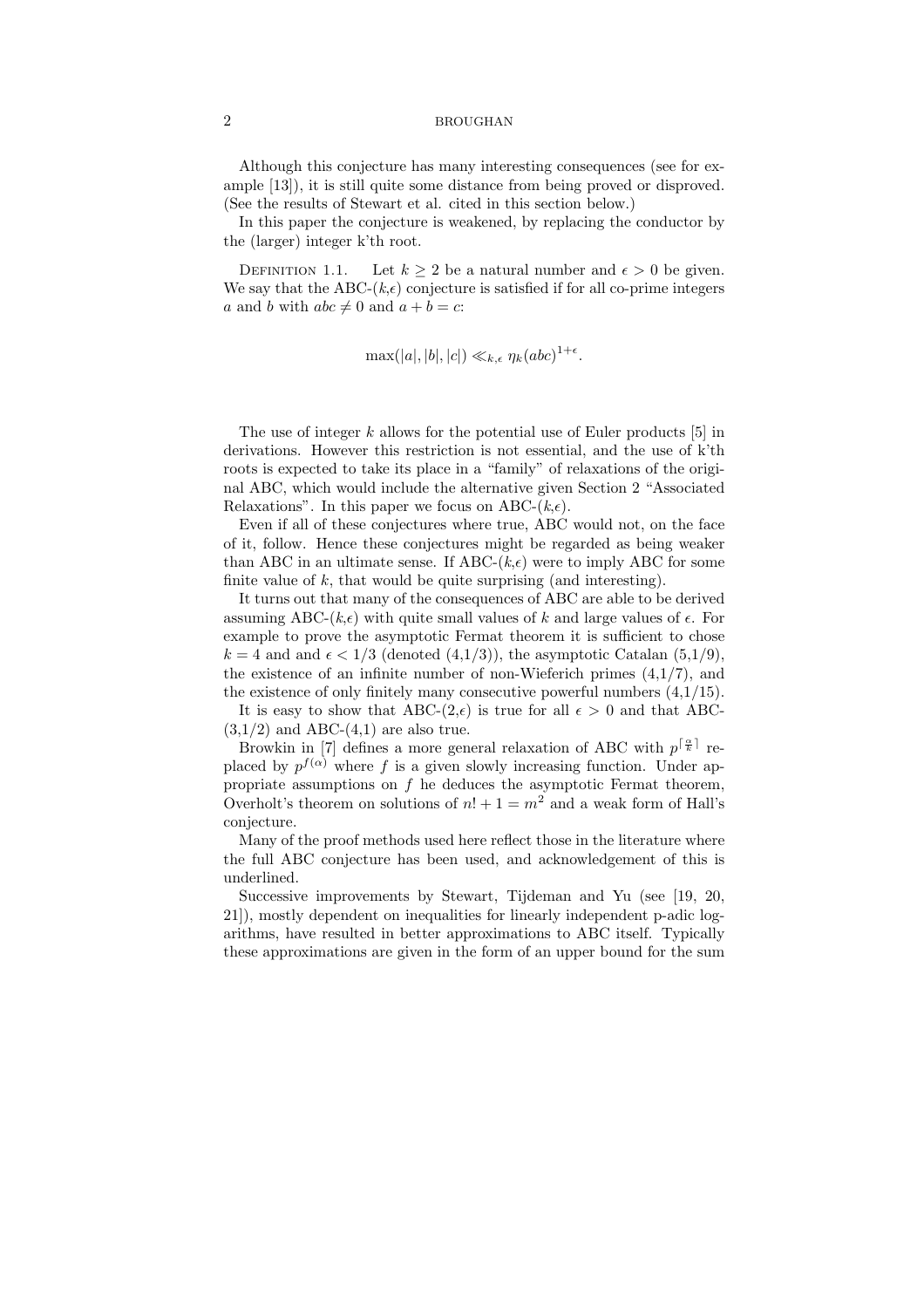of two co-prime numbers which is an increasing function of the standard rational integer conductor. To date the best result is:

THEOREM 1.1. (Stewart-Tijdeman-Yu) If  $(a, b) = 1$  and  $G = N(ab(a + b))$ b)) then there is an effectively computable constant  $c > 0$  such that

$$
a + b < e^{cG^{1/3}(\log G)^3}.
$$

Replacing G by  $\eta_k(ab(a + b))$  results in an inequality automatically satisfied by  $\eta_k(ab(a+b))$ , which may be of value, especially for large k. Here (bounds for) the actual size of c would be useful: since  $a+b \mid \eta_k(ab(a+b)^k)$ , these bounds are of interest only when  $\exp(cG^{\frac{1}{3}+\epsilon}) \ll \eta_k(ab(a+b))^l$  for some  $l < k$ .

In Section 3 a set of lemmas is given. These are used to derive the consequences of ABC- $(k,\epsilon)$  given here. They might be useful also for proving cases of the conjecture or applying them, and should be read in conjunction with the composite lemma given in  $[5]$ .

In Section 4 some relationships with ABC and the elementary proved cases ABC- $(2,\epsilon)$ , ABC- $(3,1/2)$  and ABC- $(4,1)$  are given.

In Section 5 there are fourteen consequences of ABC- $(k, \epsilon)$ , including those referred to above. They include a corresponding result to a key theorem in the paper of Granville [11, Theorem 5]. As might be expected, the result is dependent on the polynomial degree parameter D which appears as a consequence of the use of a Belyi function [1]. For a restricted class of polynomials in  $\mathbb{Z}[x]$  the use of a Belyi function is avoided and explicit parameter values obtained.

Also in Section 5 are included ABC- $(k, \epsilon)$  improved forms of the asymptotic generalized Fermat problem, the Browkin, Filaseta, Greaves, Schnitzel theorem on the square free values of cyclotomic polynomials, and Hall's conjecture giving a lower bound for  $|u^3 - v^2|$  where u and v are integers.



FIG. 1. Some  $(k, \epsilon)$  regions where theorems are true.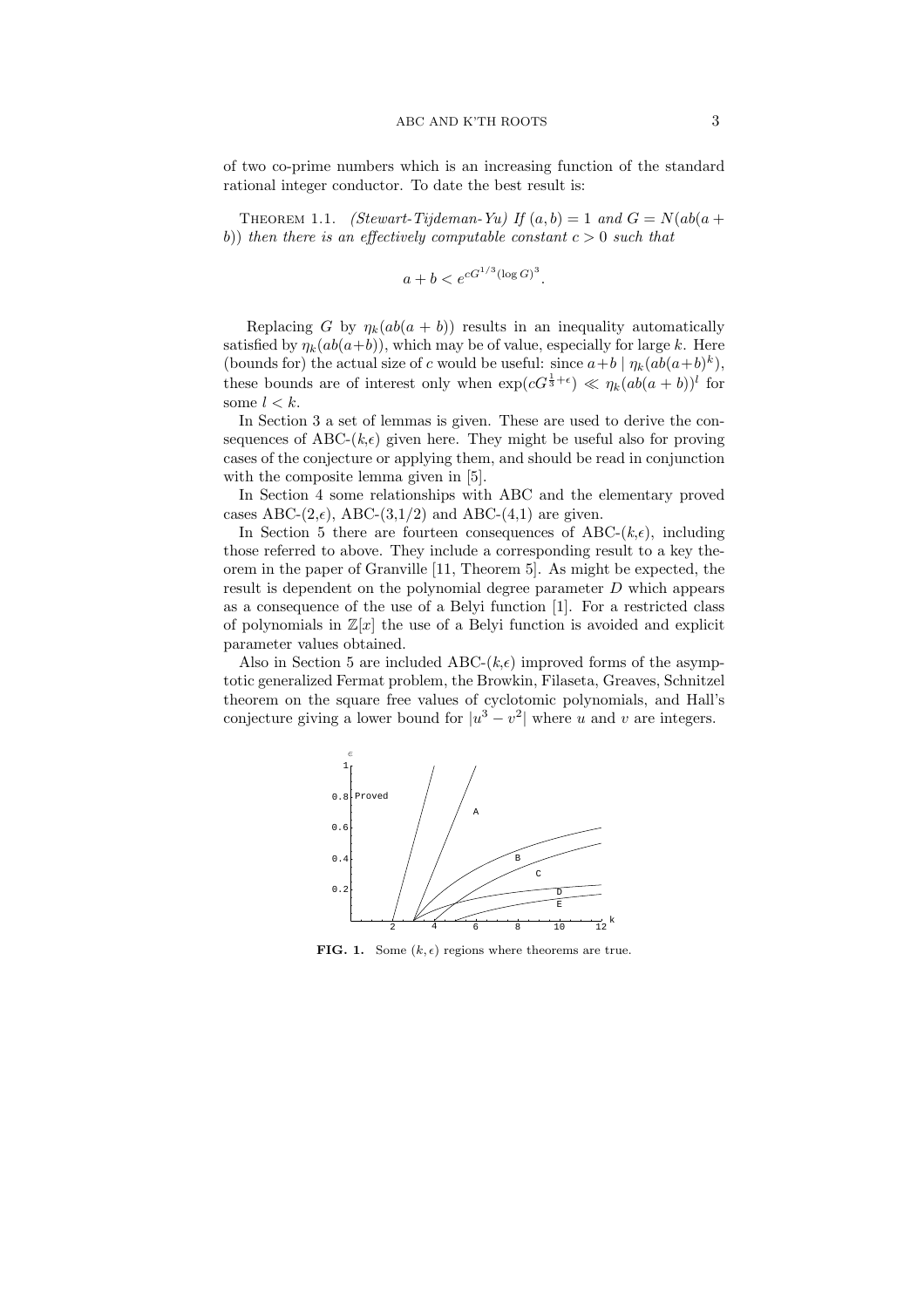Figure 1 describes the relative regions of the  $(k, \epsilon)$  plain for which ABC- $(k, \epsilon)$  will imply some of the results proved in this paper. Points to the left of the leftmost line have ABC- $(k,\epsilon)$  already proved. Points to the right and below the other lines represent  $(k, \epsilon)$  values where A: the asymptotic Fermat theorem is true, B: the asymptotic Catalan theorem is true, C: there exists an infinite number of non-Wieferich primes, D: there exist only finitely many consecutive triples of powerful numbers, and E: each cyclotomic polynomial has an infinite set of values which are square free. This shows a natural ordering between problems, in terms of their potential ease of solution.

In most of this paper the values of  $a,b$  and  $c$ , used in relationship to ABC- $(k,\epsilon)$ , are assumed to be positive. This is without loss in generality.

The effect of these ideas is three fold. Firstly, any theorem of the form "ABC implies D" is improved if a proof "ABC- $(k, \epsilon)$  implies D" is obtained. The lower the values of k and larger the value of  $\epsilon$ , the greater the improvement. Secondly, they offer a path to obtaining unconditional results from ABC based techniques, without having a proof of ABC itself, assuming that ABC- $(k, \epsilon)$ , for low values of the parameter k and high values of  $\epsilon$ , should be easier to prove (and more likely to be true). However proofs of the conjectures are expected to get progressively harder as values of  $k$ increase and  $\epsilon$  decrease. Finally, the values of k and  $\epsilon$  which are required to solve a given problem give, in a sense, a measure of the degree of difficulty of the problem, the smaller the value of k and larger the value of  $\epsilon$  needed, the easier it should be to solve.

#### 2. ASSOCIATED RELAXATIONS

There is also a related family of "continuous" weaker forms:

DEFINITION 2.1. Let t be a real number with  $t \in (0, 1]$  and  $\epsilon > 0$  be given. We say that the ABC-[t,  $\epsilon$ ] conjecture is satisfied if for all co-prime integers a and b with  $abc \neq 0$  and  $a + b = c$ :

$$
\max(|a|, |b|, |c|) \ll_{t, \epsilon} \theta_t (abc)^{1+\epsilon}
$$

where the multiplicative function  $\theta_t$  is defined by

$$
\theta_t(n) = \prod_{p^{\alpha} \mid |n} p^{\lfloor t\alpha \rfloor}.
$$

The utility of these relaxations of ABC is being investigated.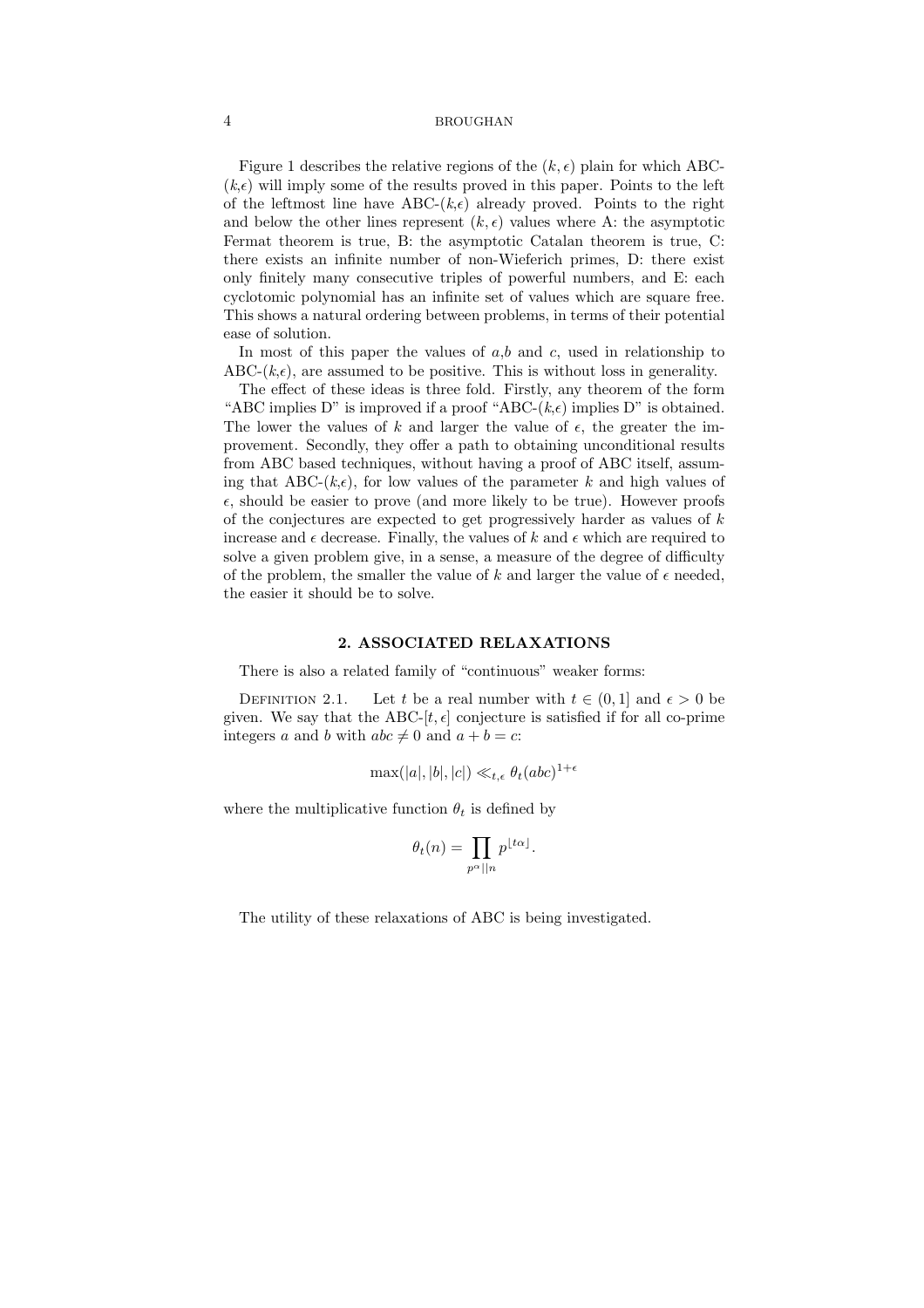# 3. LEMMAS

 $\overline{a}$ DEFINITION 3.1. Let  $k \geq 2$  and let b be a k-free integer with  $b =$  $p|b|p^{\alpha_p}$  being the standard prime factorization. Then the integer  $\underline{b}$ , defined by

$$
\underline{b} = \prod_{p|b} p^{k - \alpha_p}
$$

is also k-free. If  $k = 2$  then  $b = \underline{b}$ . We call  $\underline{b}$  the k-conjugate of b.

The following lemma is given without proof. The results are straightforward consequences of the definitions of  $\rho_k$ ,  $\eta_k$  and N.

# Lemma 3.1. For integers  $l > 1$  and  $k > 2$ : 1.  $\max\{N(n), n^{\frac{1}{k}}\} \leq \eta_k(n) \leq n^{\frac{1}{k}} N(n)^{\frac{k-1}{k}}$ . 2.  $n^{\frac{1}{k}} = \eta_k(n)$  if and only if n is a k'th power. 3.  $\eta_k(n) = n$  if and only if n is square free. 4. If n is k-free then  $\eta_k(n) = N(n)$ . 5. If n is k-full then  $N(n) \leq n^{\frac{1}{k}}$ . 6. If n is k-full then  $\eta_k(n) \leq n^{\frac{2}{k+1}}$ . 7. If n is f-full and  $2 \leq f$  then  $\eta_k(n) \leq n^{\frac{1}{k} + \frac{k-1}{fk}}$ . 8.  $\eta_k(n^l) \leq n^{\frac{l}{k}} N(n)^{\frac{k-1}{k}}$ . 9. If  $1 \leq l \leq k$  then  $\eta_k(n^l) \leq n$ . 10.  $\eta_k(ab) | \eta_k(a)\eta_k(b)$  and for all  $l \geq 1$ ,  $\eta_k(a^l) | \eta_k(a)^l$ . 11. If a | b then  $\eta_k(a) | \eta_k(b)$ . 12. For all a and b,  $\eta_k(ab) \leq \eta_k(a)\eta_k(b)$ .

13.  $\eta_k(n^l) = n^{\lfloor \frac{l}{k} \rfloor} \eta_k(n^{l \mod k})$  where l mod k denotes the non-negative remainder when  $l$  is divided by  $k$ .

14. For all a and b,  $\eta_k(a)\eta_k(b) \leq \eta_k(ab)N((a, b))^2$  where  $(a, b)$  is the greatest common divisor.

15. For all a, b and c,  $\eta_k(abc) \geq \frac{\eta_k(a)\eta_k(b)\eta_k(c)N((a,b,c))^2}{(N((a,c)N((a,b))N((b,c)))^2}$ .

16.  $\eta_k(n) = \rho_k(n) (b \underline{b})^{1/k}$  where  $n = a^k b$  with b k-free.

LEMMA 3.2. If c is a k-free unitary divisor of n (i.e.  $(c, n/c) = 1$ ) then

$$
\eta_k(n) \ge \frac{n^{1/k}N(c)}{c^{1/k}}.
$$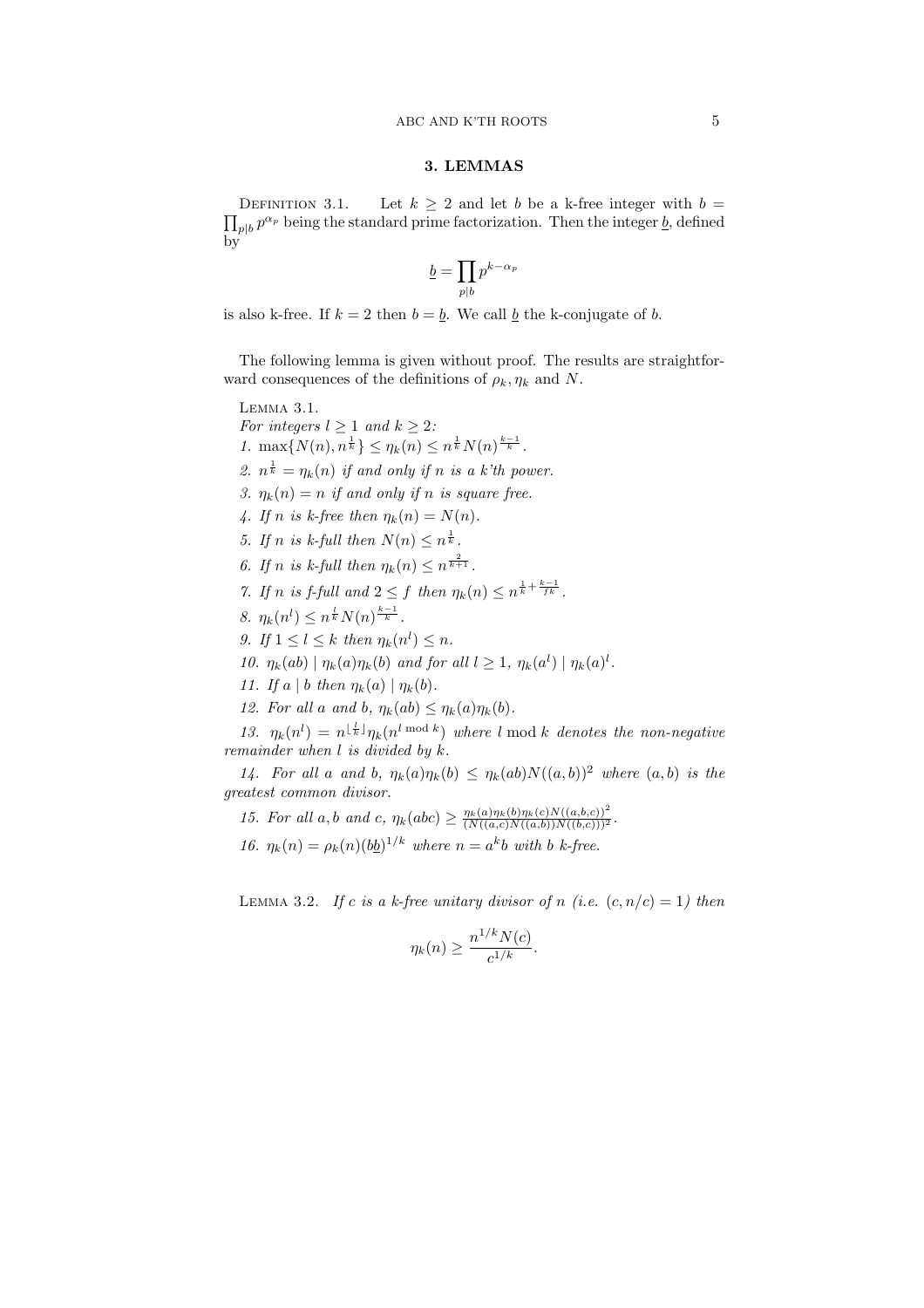*Proof.* If  $n = cd$  with  $(c, d) = 1$  then

$$
\eta_k(n) = \eta_k(c)\eta_k(d) \ge N(c)d^{1/k} = \left(\frac{n}{c}\right)^{1/k}N(c).
$$

Ī

LEMMA 3.3. If  $a^k \mid n$  then

$$
\eta_k(n) \le \frac{n}{a^{k-1}}.
$$

*Proof.* If  $n = a^k m$  then

$$
\eta_k(n)=\eta_k(a^k m)=a\eta_k(m)\le am=\frac{n}{a^{k-1}}.
$$

 $\blacksquare$ 

# 4. RELATIONSHIP WITH THE ABC CONJECTURE

Observations: (1) ABC-( $k, \epsilon_1$ ) implies ABC-( $k, \epsilon_2$ ) for  $\epsilon_1 \leq \epsilon_2$  and ABC- $(k', \epsilon_1)$  for  $2 \leq k' \leq k$ .

(2) If the ABC conjecture is true then ABC- $(k, \epsilon)$  is true for all  $k \geq 2$ and all  $\epsilon > 0$ , and the implied constant depends only on  $\epsilon$ . If ABC-( $k, \epsilon$ ) is true, with the implied constant depending only on  $\epsilon$ , then ABC is true.

(3) The same example which shows that in the ABC conjecture,  $\epsilon$  cannot be taken as 0, provides a limitation on ABC- $(k, \epsilon)$ , namely the statement there exists a  $C > 0$  (independent of k) such that for all  $k > 2$  and all a, b with  $(a, b) = 1$ ,

$$
a + b \le C \eta_k (ab(a+b)).
$$

To see this, for  $n = 1, 2, \ldots$  let  $k = 2<sup>n</sup>$ , and define an odd integer  $u_n$  by the equation

$$
2^{n+2}u_n + 1 = 3^{2^n}.
$$

If there was a  $C$  so that the above relationship was true, then

$$
3^{2^n} \leq C \eta_{2^n} (2^{n+2} u_n) \eta_{2^n} (3^{2^n})
$$
  
\n
$$
\leq C \cdot 3 \cdot 2^{\lceil \frac{n+2}{2^n} \rceil} \eta_{2^n} (u_n)
$$
  
\n
$$
\leq 3 \cdot C \cdot 2^{\lceil \frac{n+2}{2^n} \rceil} \frac{3^{2^n}}{2^{n+2}}
$$

so therefore  $2^{n+2} \leq 6C$ , which is false for  $n \geq n_o$ .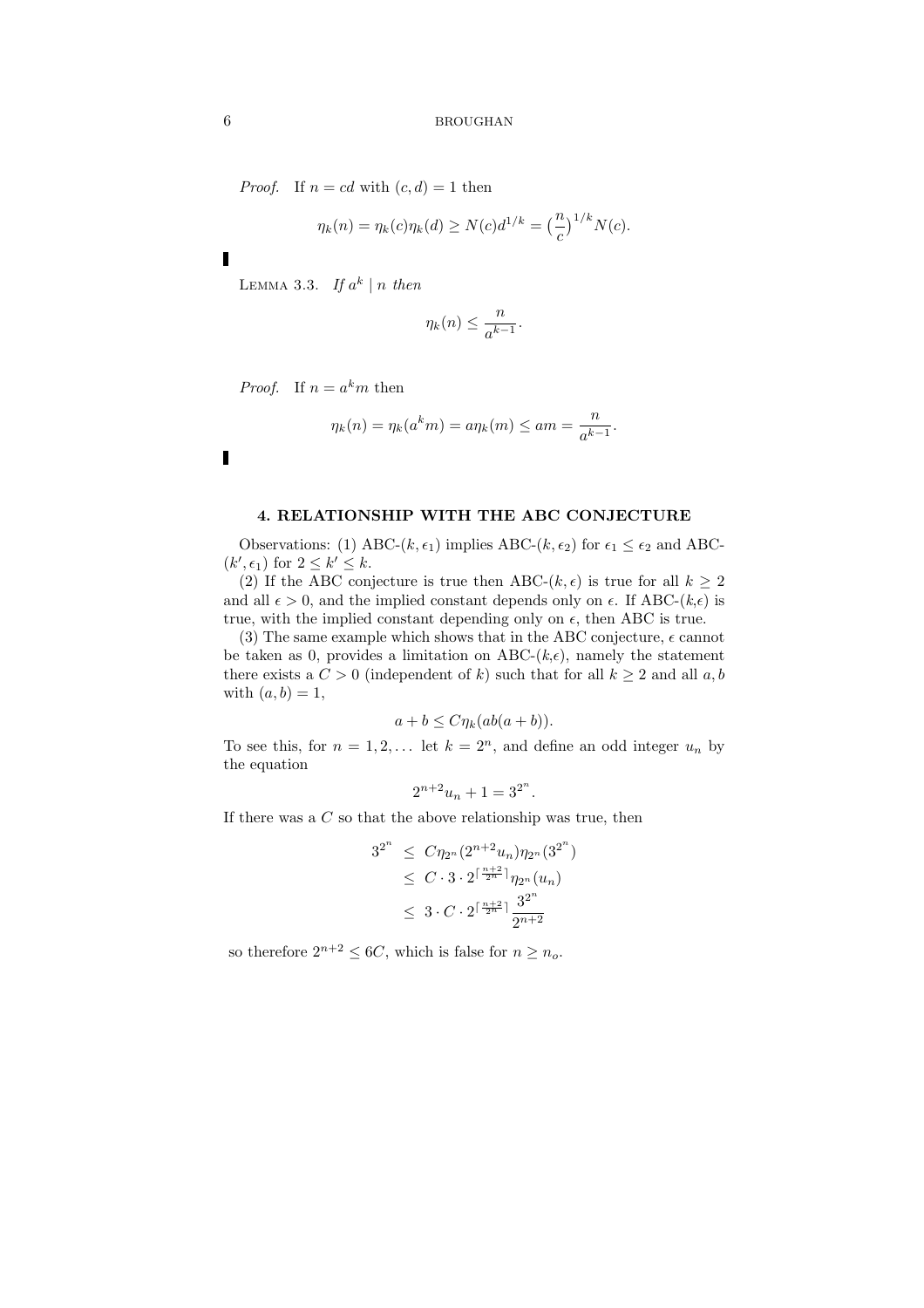THEOREM 4.1. If a, b are coprime positive integers and  $\frac{k}{2} \leq 1 + \epsilon$  then

$$
a+b \le \sqrt{2}\eta_k(ab(a+b))^{1+\epsilon},
$$

that is to say, ABC-(k, $\epsilon$ ) is true for values of k and  $\epsilon$  satisfying the inequality.

*Proof.* Since  $a + b \leq 2ab$  we have  $a + b \leq 2\eta_k(a)^k \eta_k(b)^k$ , by Lemma 3.1(1), so therefore  $(a+b)^2 \leq 2\eta_k(ab(a+b))^k$ . The result follows by taking square roots.  $\blacksquare$ 

This shows that ABC- $(2,\epsilon)$  is true for all  $\epsilon > 0$ , and that ABC- $(3,1/2)$ and ABC- $(4,1)$  are also true. If considered in the first quadrant of the x, y plane with  $x = k$  and  $y = 1/\epsilon$ , the equation  $\frac{k}{2} = 1 + \epsilon$  is a rectangular hyperbola with vertical asymptote through  $x = 2$ . The points on or under this curve correspond to values of  $(k, \epsilon)$  for which ABC may be regarded as "the trivial case".

# 5. CONSEQUENCES OF ABC- $(k,\epsilon)$

# 5.1. Fermat and extensions

Of course the unconditional full Fermat Last Theorem was proved by Wiles and Taylor  $[23]$ . A small value of k large epsilon values are all that is needed using ABC- $(k,\epsilon)$ :

THEOREM 5.1. (asymptotic Fermat) Assume ABC-( $k, \epsilon$ ) for some  $k \geq 4$ and  $\epsilon > 0$  which satisfy  $\epsilon < \frac{k}{3} - 1$ . Then there exists a positive integer  $n_o \geq 3$  such that the equation  $x^n + y^n = z^n$  has no solution in positive integers with  $(x, y) = 1$  for any  $n \geq n_o$ .

*Proof.* Then for all  $a, b$  with  $(a, b) = 1$ ,

$$
(a+b)^{\frac{1}{1+\epsilon}} \ll_{k,\epsilon} \eta_k(a)\eta_k(b)\eta_k(a+b).
$$

If  $x^n + y^n = z^n$  let  $x^n = a$  and  $y^n = b$  so

$$
z^{\frac{n}{1+\epsilon}} \ll \eta_k((xyz)^n) \leq z^{\frac{3n}{k}} z^3
$$
 by Lemma 3.1 (8).

Hence  $z^{\frac{n}{1+\epsilon}-\frac{3n}{k}-3} \ll_{k,\epsilon} 1$  which is false for  $z > 1$  and  $n > n_o$ , since the exponent of z can be written  $n((\frac{k}{3}-1)-\epsilon)/(3k(1+\epsilon)) - 3$ .

Note that the pair  $(k, \epsilon)$  which satisfies the inequality in the theorem statement with k minimal and for that k is  $(4,\epsilon)$  with  $\epsilon < 1/3$ .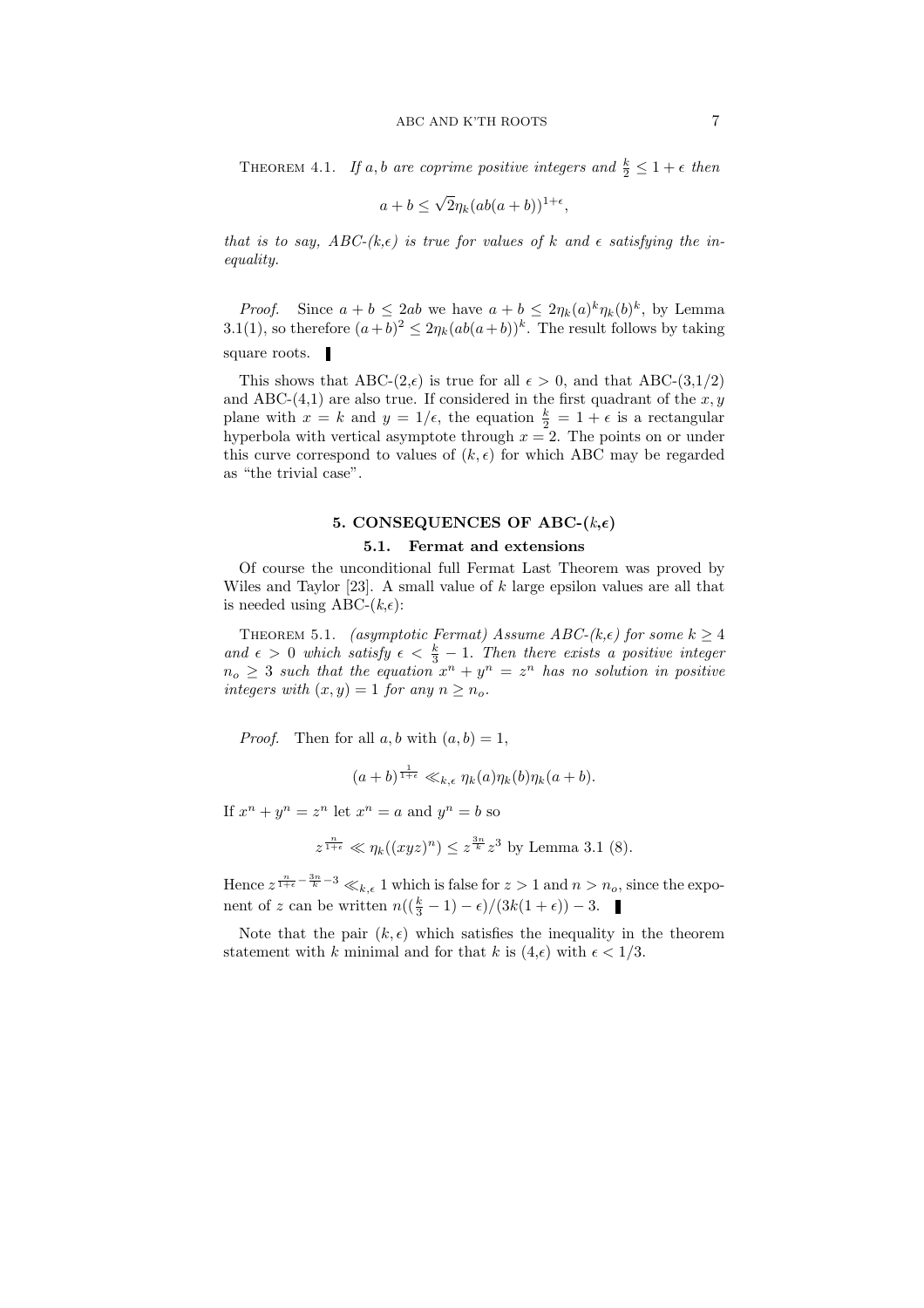THEOREM 5.2. *(Asymptotic Beale) Assume ABC-(k, e)* for some  $k > 2$ and  $\epsilon > 0$  and positive integers r, s, t which satisfy

$$
(k-1)(\frac{1}{r}+\frac{1}{s}+\frac{1}{t})+3<\frac{k}{1+\epsilon}.
$$

Then the equation  $x^r + y^s = z^t$  has at most a finite number of solutions with  $(x, y) = 1$ .

*Proof.* First note that  $x \leq z^{\frac{t}{r}}$  and  $y \leq z^{\frac{t}{s}}$ . From ABC- $(k,\epsilon)$  with  $a = x^r$ and  $b = y^s$  it follows from Lemma 3.1 (8) that

$$
z^{\frac{t}{1+\epsilon}} \ll \eta_k(x^r) \eta_k(y^s) \eta_k(z^t) \n\ll x^{\frac{r}{k}} y^{\frac{s}{k}} z^{\frac{t}{k}} (xyz)^{\frac{k-1}{k}} \n\ll z^{(1-\frac{1}{k}+\frac{r}{k})\frac{t}{r} + (1-\frac{1}{k}+\frac{s}{k})\frac{t}{s} + (1-\frac{1}{k}+\frac{t}{k})}.
$$

It follows from this equation that  $z^{t(\frac{1}{1+\epsilon}-\frac{3}{k}-\frac{k-1}{k}(\frac{1}{r}+\frac{1}{s}+\frac{1}{t}))} \ll 1$ .

An unconditional proof of Catalan's conjecture has been provided by Mihăilescu [14]. See also [2]. The asymptotic form of the theorem was proved earlier by Tijdeman [22]. The proof of the asymptotic case based on ABC- $(k,\epsilon)$  is quite straight forward:

THEOREM 5.3. (Asymptotic Catalan) Assume ABC-( $k, \epsilon$ ) with

$$
\frac{2}{k} + \frac{1}{2} < \frac{1}{1 + \epsilon}.
$$

Then the equation  $x^p - y^q = 1$  has at most a finite number of solutions in positive integers  $p, q, x$  and y when  $p, q > 1$ .

*Proof.* Assume  $x, y \ge 2$  and  $p, q \ge 4$ . Then by Lemma 3.1 (1), there is a constant  $K > 0$  such that

$$
x^{\frac{p}{1+\epsilon}} \leq K x^{\frac{p}{k}+1} y^{\frac{q}{k}+1}.
$$

Since  $x^p > y^q$  the inequality

$$
y^{\frac{q}{1+\epsilon}} \leq K x^{\frac{p}{k}+1} y^{\frac{q}{k}+1}
$$

also holds. Take logarithms of both inequalities and add to obtain

$$
\frac{p}{1+\epsilon}\log x + \frac{q}{1+\epsilon}\log y \le 2\log K + 2(\frac{p}{k}+1)\log x + 2(\frac{q}{k}+1)\log y.
$$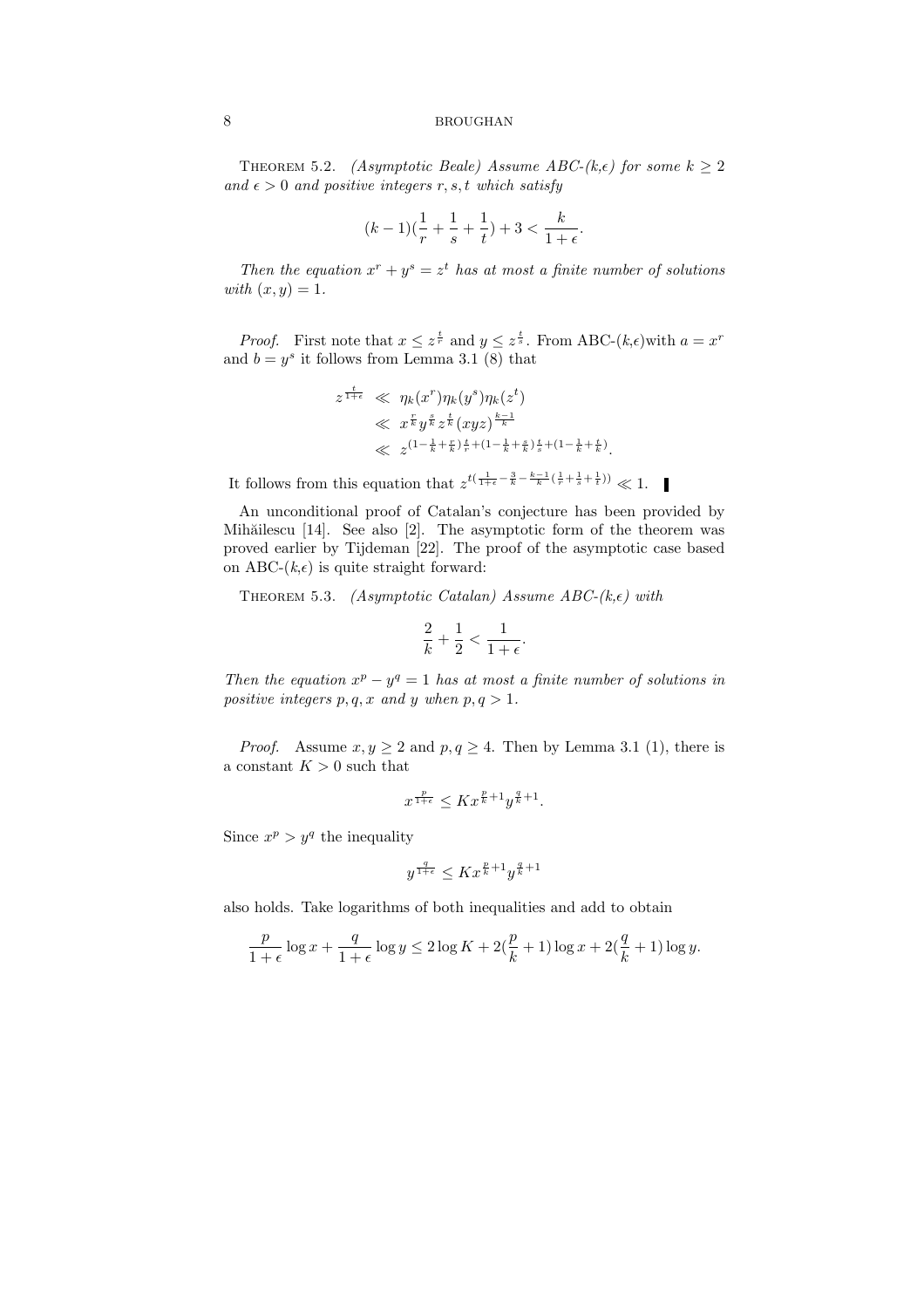It follows that

$$
\left(\frac{p}{1+\epsilon} - 2\frac{p}{k} - 2\right) \log x + \left(\frac{q}{1+\epsilon} - 2\frac{q}{k} - 2\right) \log y \le 2 \log K.
$$

But because  $p, q \geq 4$ , it follows from the given inequality satisfied by  $k, \epsilon$ that  $p(\frac{1}{1+\epsilon} - \frac{2}{k}) > 2$  with a similar inequality holding with p replaced by q. So the coefficients of  $\log x$  and  $\log y$  are positive and they can be replaced by their lower bound log 2 leading to

$$
(p+q)(\frac{1}{1+\epsilon}-\frac{2}{k})\leq 2\frac{\log K}{\log 2}+4.
$$

Thus, there are only a finite number of exponents  $(p, q)$  for which the Catalan equation has a solution. By Mordell's theorem, for fixed  $(p, q)$  the equation has at most a finite set of integral solutions. Therefore the equation has

only a finite set of integral solutions.  $\blacksquare$ 

Note that the pair  $(k, \epsilon)$  with k minimal satisfying the inequality in the theorem statement has  $k = 5$  and  $\epsilon < 1/9$ .

The following should be compared with the theorem of Darmon and Granville [8].

THEOREM 5.4. (Generalized Fermat) Assume ABC-( $k, \epsilon$ ). If  $a, b, c, r, s, t$ are fixed strictly positive integers with a, b, c co-prime and

$$
\frac{1}{r}+\frac{1}{s}+\frac{1}{t}+\frac{3}{k}<\frac{1}{1+\epsilon}
$$

then the equation

$$
ax^r + by^s = cz^t
$$

has at most a finite number of solutions  $x, y, z$  in strictly positive co-prime integers.

*Proof.* Use Lemma 2.4 (1,8,12) and apply ABC-( $k, \epsilon$ ) to  $u + v$  where  $u = a^r$  and  $v = b^y$ . The implied constants depend on  $a, b, c, r, s, t, k, \epsilon$ .

$$
cz^{t} \ll \eta_k (ax^{r}by^{s}cz^{t})^{1+\epsilon}
$$
  

$$
c^{\frac{1}{1+\epsilon}}z^{\frac{t}{1+\epsilon}} \ll \eta_k (ax^{r})\eta_k (by^{s})\eta_k (cz^{t})
$$
  

$$
\ll \eta_k(a)\eta_k(b)\eta_k(c)x^{\frac{r}{k}}xy^{\frac{s}{k}}yz^{\frac{t}{k}}z.
$$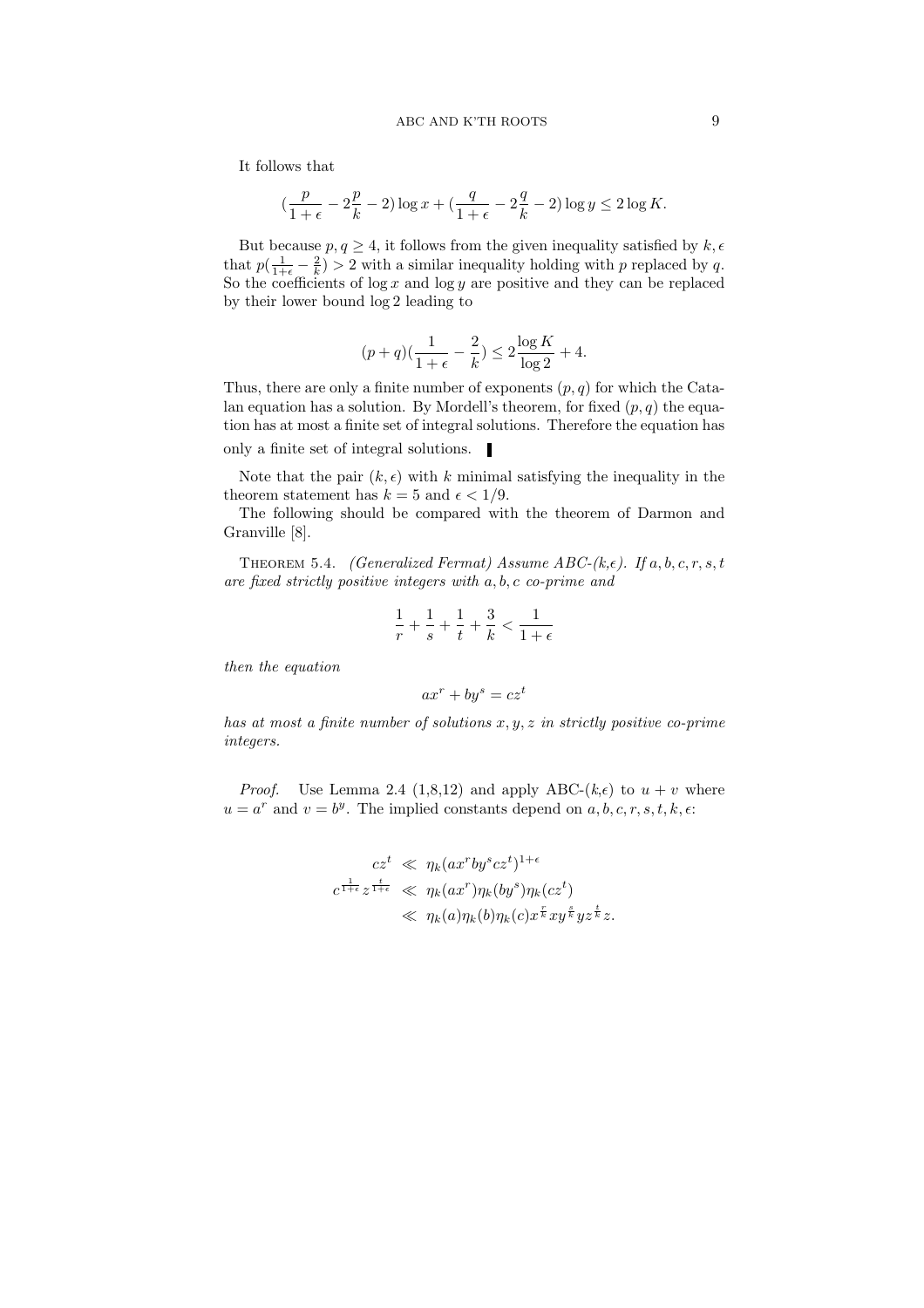But  $x \leq (\frac{c}{a}z^t)^{1/r}$  and  $y \leq (\frac{c}{b}z^t)^{1/s}$  so therefore:

$$
z^{\frac{t}{1+\epsilon}} \ll z^{[1+\frac{t}{k} + (1+\frac{r}{k})\frac{t}{r} + (1+\frac{s}{k})\frac{t}{s}]}
$$

and hence

$$
z^{t[\frac{1}{1+\epsilon}-(\frac{1}{r}+\frac{1}{s}+\frac{1}{t})-\frac{3}{k}]} \ll 1.
$$

The result follows.  $\blacksquare$ 

#### 5.2. Wieferich Primes

THEOREM 5.5. (Wieferich Primes) Assume ABC-(k, $\epsilon$ ) where  $k \geq 2$  and  $\epsilon > 0$  are such that

$$
\frac{1}{2} + \frac{3}{2k} < \frac{1}{1 + \epsilon}.
$$

Then there exists an infinite number of non-Wieferich primes. That is to say, primes p such that  $p^2 \nmid 2^{p-1} - 1$ .

*Proof.* First note that, by [15, Lemma 5.1], if  $p$  is an odd prime and there exists an  $n \in \mathbb{N}$  such that  $2^n = 1 \mod p$  but  $2^n \neq 1 \mod p^2$  then p is non-Wieferich.

Let  $n \in \mathbb{N}$  and write  $2^n - 1 = u_n v_n$  where  $v_n$  is the maximal powerful divisor of  $2^n - 1$ . Then  $u_n$  is square free and  $(u_n, v_n) = 1$ . If  $p \mid u_n$  then  $2^n \equiv 1 \mod p$  but  $2^n \not\equiv 1 \mod p^2$  since  $u_n$  is square free. So all the prime divisors of  $u_n$  are non-Wieferich.

Assume that there are only a finite number of non-Wieferich primes. Then the set of all possible  $u_n$  is finite also (and thus bounded) and the set of  $v_n$  must therefore be infinite. This also implies there is a constant  $c > 0$  such that for all  $n \in \mathbb{N}$ 

$$
c2^n < v_n < 2^n \ (1).
$$

Write  $a = 2^n - 1$  and  $b = 1$  so  $a + b = 2^n$ . By ABC- $(k, \epsilon)$ :

$$
2^{\frac{n}{1+\epsilon}} \ll \eta_k(2^n)\eta_k(u_nv_n)
$$
  
\$\ll 2^{\frac{n}{k}}\eta\_k(2^{n \mod k})\eta\_k(u\_n)\eta\_k(v\_n)\$  
\$\ll 2^{\frac{n}{k}}u\_nv\_n^{\frac{1}{k}}v\_n^{\frac{k-1}{2k}} \text{ using Lemma 3.1 (7)}\$  
\$\ll 2^{\frac{n}{k}}v\_n^{\frac{1}{2}+\frac{1}{2k}}\$.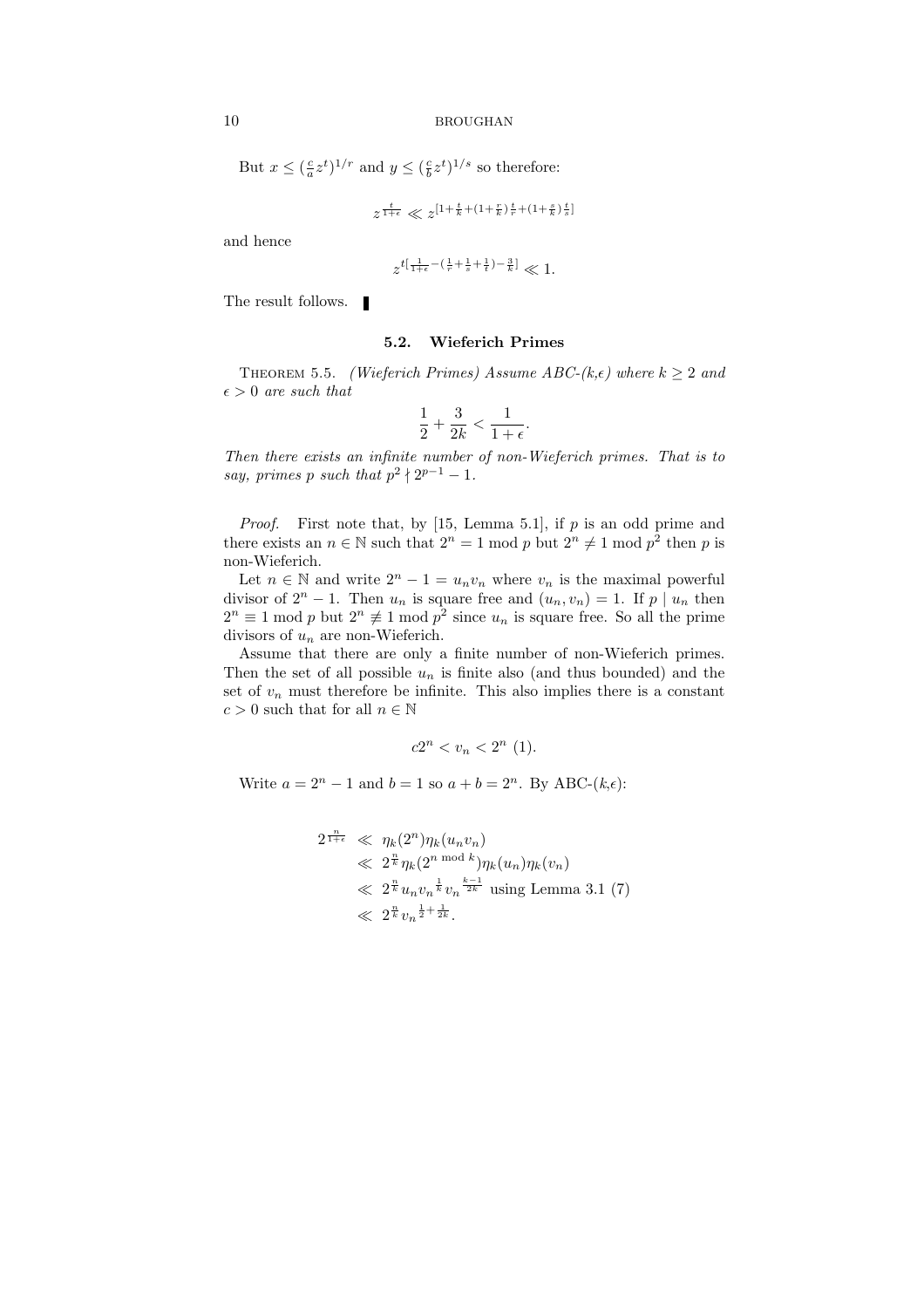Hence, using equation (1)

$$
2^{\frac{n}{1+\epsilon}}\ll 2^{n(\frac12+\frac{3}{2k})}
$$

and therefore

$$
2^{n(\frac{1}{1+\epsilon} - (\frac{1}{2} + \frac{3}{2k}))} \ll 1.
$$

Hence the set of  $n$ 's is finite, which is a contradiction, since the set of  $v_n$  is infinite. Therefore the number of non-Wieferich primes is infinite.

Note that the inequality in the theorem statement is satisfied minimally with  $k = 4$  provided  $\epsilon < 1/7$ .

The next theorem comes from that of Silverman, who used the full ABC conjecture to derive a result which is more general than the previous theorem.

THEOREM 5.6. *(Generalized Wieferich Primes)* Let  $a \in \mathbb{Z} \setminus \{\pm 1\}$ . Assume  $ABC-(k,\epsilon)$  with

$$
\frac{1}{1/\epsilon+1} + \frac{1}{k} \le \frac{\log 2}{24 \log a}.
$$

Then there exist an infinite number of primes p such that

$$
a^{p-1} \not\equiv 1 \bmod p^2.
$$

Proof. We need only consider [17, Silverman, Lemma 7] in the special case  $b = 1, \alpha = a/1, a \geq 3$  and adopt the same meaning for c,  $\epsilon_1$  (Silvermans's  $\epsilon$ ) and  $\delta$  as used in that proof. Then an inspection of the proof of [18, Silverman, Lemma 5.4] shows that in this case the inequality

$$
|\Phi_n(a,1)| \ge e^{c\phi(n)}
$$

can assume the form  $|\Phi_n(a)| \geq 2^{\phi(n)/2} = e^{c\phi(n)}$ , where  $c = \log 2/2$ , since  $||a|-1|\geq 2.$ 

Now apply ABC- $(k, \epsilon)$  to  $a^n = 1 + u_n v_n$ , where  $v_n$  is the powerful part of  $a^n - 1$ :

$$
a^{\frac{n}{1+\epsilon}} \ll_{\epsilon} \eta_k(a^n u_n v_n)
$$
  
\n
$$
\leq a^{\frac{n}{k}+1} \eta_k(u_n) \eta_k(v_n) \text{ using Lemma 3.1 (8,12)}
$$
  
\n
$$
a^{n(\frac{1}{1+\epsilon})} \ll_{\epsilon,a} a^{n/k} \eta_k(u_n) \eta_2(v_n)
$$
  
\n
$$
\ll_{\epsilon,a} \frac{a^{n+n/k}}{v_n} v_n^{2/3} \text{ using Lemma 3.1 (6)}.
$$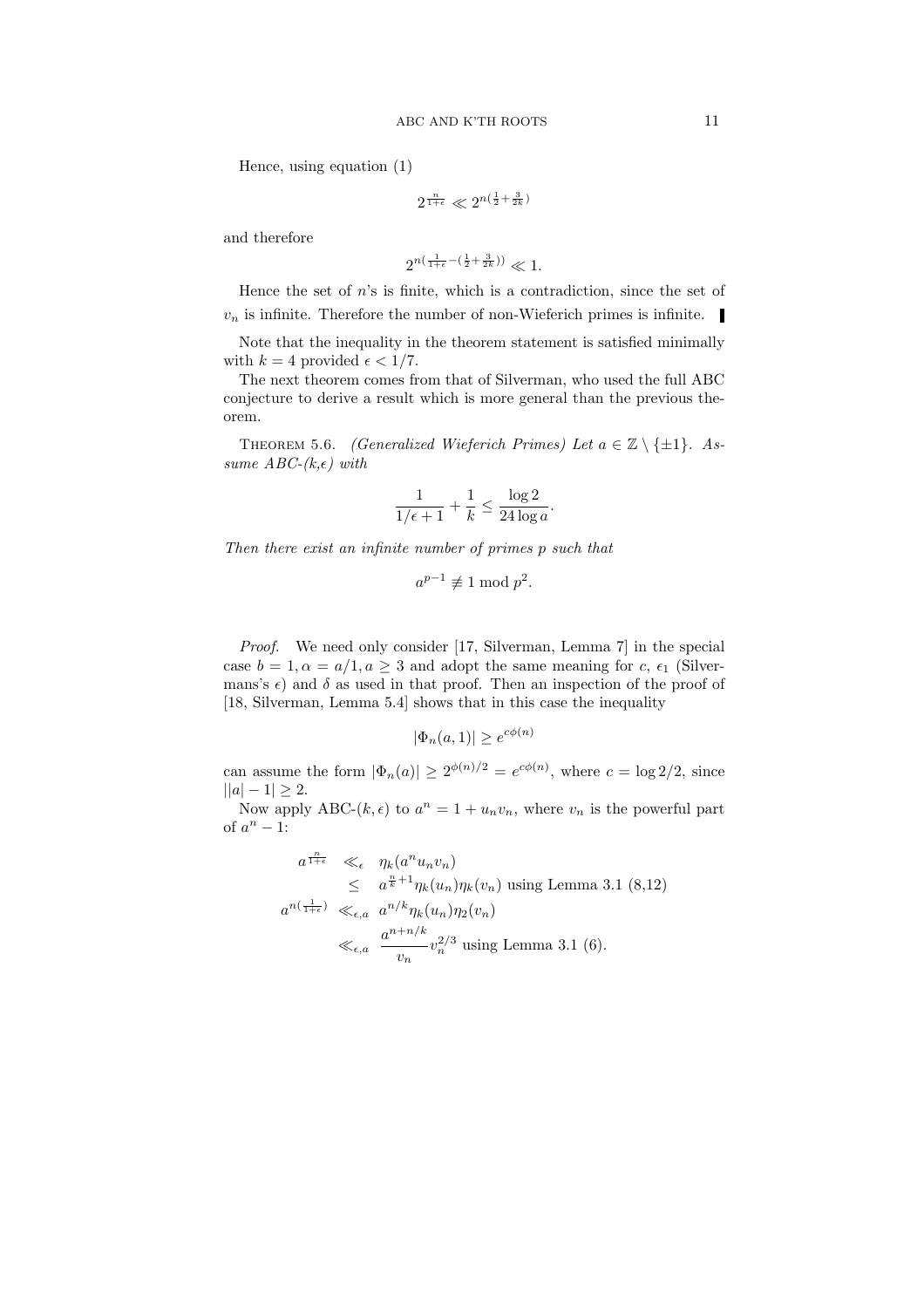Therefore

$$
v_n \ll_{\epsilon, a} a^{3n(\frac{1}{1/\epsilon+1} + \frac{1}{k})}
$$

Choose  $\delta = \frac{1}{2}$  and  $\epsilon_1 = \log 2/(8 \log a)$  and  $(k, \epsilon)$  so that

$$
3(\frac{1}{1/\epsilon+1}+\frac{1}{k})\leq \frac{\log 2}{8\log a}.
$$

# 5.3. Powerful Numbers

THEOREM 5.7. (Erdös conjecture [9]) Assume ABC-(k, $\epsilon$ ) with k even and with  $k\geq 2$  and  $\epsilon>0$  satisfying

$$
\frac{3}{2}+\frac{3}{2k}<\frac{2}{1+\epsilon}.
$$

Then there exist only finitely many triples of consecutive powerful numbers.

*Proof.* Let  $n-1, n, n+1$  be powerful. Then

$$
\eta_k(n^2) = \prod_{p|n} p^{\lceil \frac{2\alpha}{k} \rceil}
$$
  
=  $\eta_{k/2}(n)$   
 $\leq n^{\frac{2}{k}} N(n)^{\frac{k-2}{k}}$  by Lemma 3.1 (1)  
 $\leq n^{\frac{2}{k}} (\sqrt{n})^{\frac{k-2}{k}}$   
=  $n^{\frac{1}{2} + \frac{1}{k}}$ .

Therefore  $\eta_k(n^2) \leq n^{\frac{1}{2} + \frac{1}{k}}$ . Call this (1). Also  $l = (n-1)(n+1)$  is powerful so

$$
\eta_k(l) \le l^{\frac{1}{k}} N(l)^{\frac{k-1}{k}} \text{ by Lemma 3.1 (1)}
$$
  
\$\le l^{\frac{1}{k}} \sqrt{l^{\frac{k-1}{k}}}\$  

$$
= l^{\frac{1}{2} + \frac{1}{2k}}.
$$

Hence

$$
\eta_k((n-1)(n+1)) \le ((n-1)(n+1))^{\frac{1}{2} + \frac{1}{2k}}\\ \le (n^2)^{\frac{1}{2} + \frac{1}{2k}}\\ = n^{1 + \frac{1}{k}}.
$$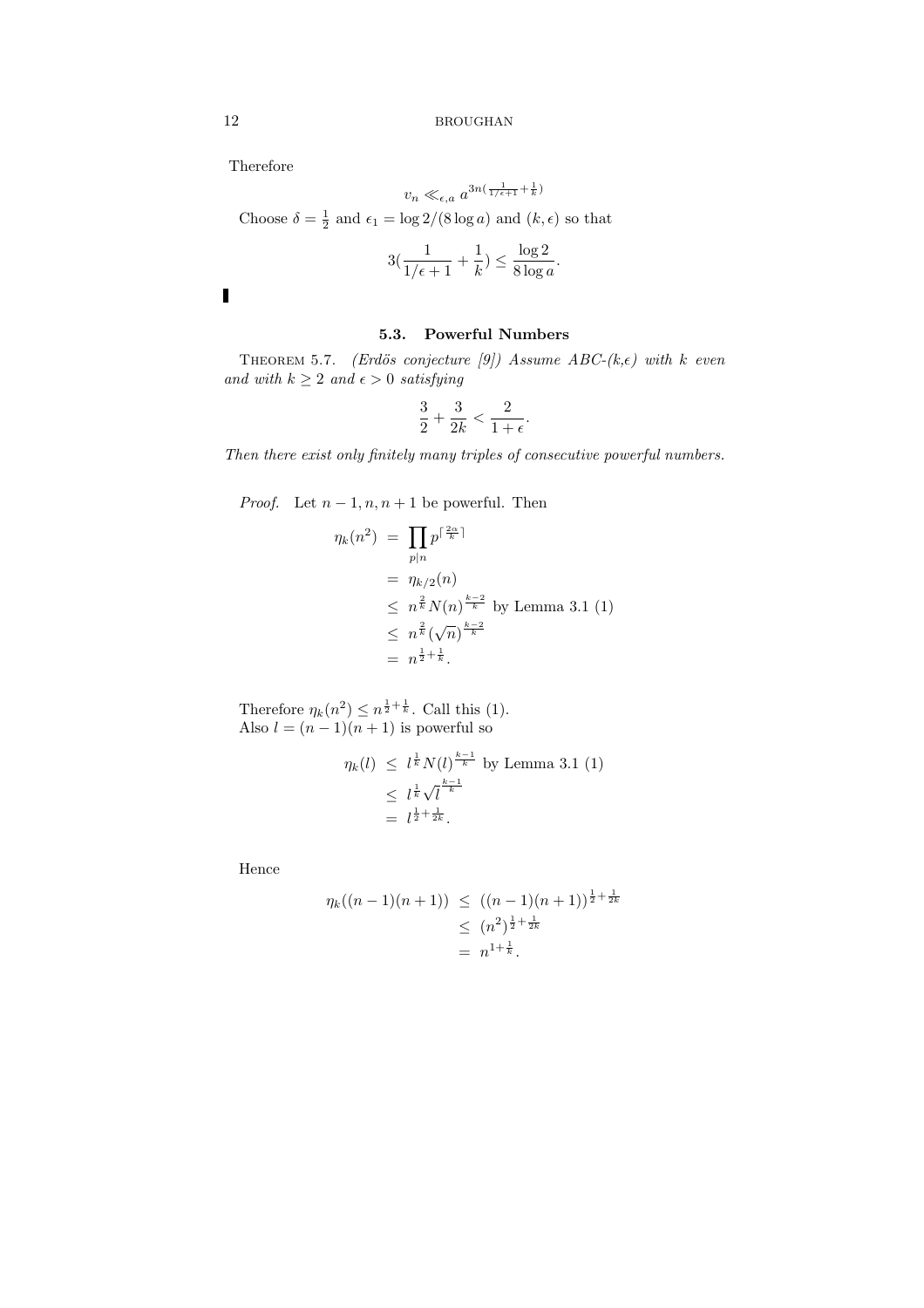Therefore  $\eta_k(l) \leq n^{1+\frac{1}{k}}$ . Call this (2).

Now apply ABC- $(k,\epsilon)$  with  $a = n^2 - 1, b = 1, a + b = n^2$  and use (1) and (2) to derive

$$
n^{\frac{2}{1+\epsilon}} \le Kn^{\frac{3}{2} + \frac{3}{2k}}
$$

so  $\left[\frac{2}{1+\epsilon} - \left(\frac{3}{2} + \frac{3}{2k}\right)\right] \log n \leq \log K$  and therefore the set of all possible n's is bounded.

Note that the inequality in the theorem statement satisfied by minimal k has  $k = 4$  and then  $\epsilon < 1/15$  is required.

THEOREM 5.8. Assume ABC-(k, $\epsilon$ ) with a positive integer f satisfying

$$
2(1+\epsilon)(f+k-1) < fk.
$$

Then there exists at most a finite number of pairs of successive f-full numbers.

*Proof.* Let x and  $x + 1$  be successive f-full numbers. Then

$$
x^{\frac{1}{1+\epsilon}} \ll \eta_k(x)\eta_k(x+1)
$$
  
\$\leq x^{\frac{1}{k} + \frac{k-1}{fk}} (x+1)^{\frac{1}{k} + \frac{k-1}{fk}} \text{ by Lemma 3.1 (7)}\$  
\$\ll x^{2(\frac{1}{k} + \frac{k-1}{fk})}\$.

Since  $fk > 2(1 + \epsilon)(f + k - 1)$  it follows that

$$
\frac{1}{1+\epsilon} > 2(\frac{1}{k} + \frac{k-1}{fk}).
$$

Hence the set of values of x must be finite.  $\blacksquare$ 

The selection  $f = 5, k = 3, \epsilon < 1/14$  satisfies the inequality of the theorem. Reciprocally,  $f = 3, k = 5, \epsilon < 1/14$  is also sufficient.

Successive powerful numbers are quite rare. In a computer search of numbers up to  $12 * 10^6$  the following 10 were found. The first element of each list is n where  $(n, n + 1)$  are a powerful pair. The next integer is the power of n, being the minimum  $\alpha$  such that  $p^{\alpha}||n$  for all  $p \mid n$ . The final integer is the power of  $n + 1$ . For example  $\{12167, 3, 2\}$  means each prime dividing 12167 has order 3 or more and each prime dividing 12168 has order 2 or more: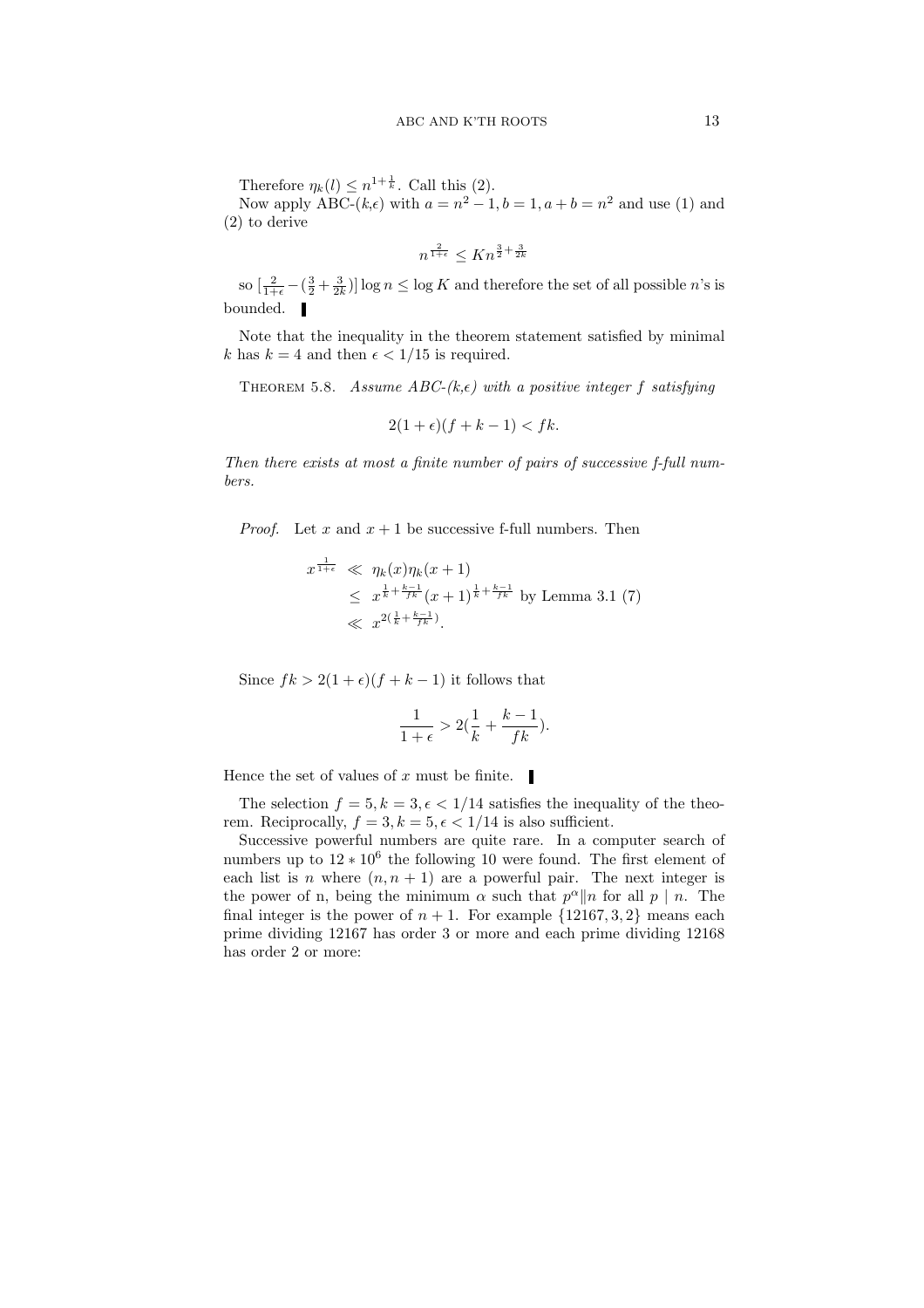{8, 3, 2}, {288, 2, 2}, {675, 2, 2}, {9800, 2, 2}, {12167, 3, 2}, {235224, 2, 2}, {332928, 2, 2}, {465124, 2, 2}, {1825200, 2, 2}, {11309768, 2, 2}.

THEOREM 5.9. Assume ABC-(k, $\epsilon$ ) with, for some  $f > 2$ 

$$
3(1+\epsilon)(f+k-1) < fk.
$$

Then the number of pairs of positive integers  $(a, b)$  with  $(a, b) = 1$ , and such that a, b and  $a + b$  are all f-full is finite.

Proof. Use Lemma 3.1 (7):

$$
(a + b)^{\frac{1}{1+\epsilon}} \ll \eta_k(ab(a + b))
$$
  
\$\ll\$  $(ab)^{\frac{1}{k} + \frac{k-1}{fk}} (a + b)^{\frac{1}{k} + \frac{k-1}{fk}}$   
 $(ab)^{\frac{1}{2}(\frac{1}{1+\epsilon} - \frac{1}{k} - \frac{k-1}{fk})} \ll (ab)^{\frac{1}{k} + \frac{k-1}{fk}}$   
 $(ab)^{\frac{1}{1+\epsilon} - \frac{3}{k} - \frac{3(k-1)}{fk}} \ll 1.$ 

And the result follows.  $\Box$ 

Note that  $f = 6, k = 6, \epsilon < 1/11$  is a set of choices which will satisfy the inequality in the theorem statement.

# 5.4. Polynomial Values

A key to Theorem 6.11 below is the use of a Belyi function [1] to prove the following theorem, A proof of which is given in [11].

THEOREM 5.10. Let  $f(x, y) \in \overline{\mathbb{Q}}[x, y]$  be homogeneous with no repeated factors. Then there exist homogeneous polynomials  $a(x,y)$ ,  $b(x,y)$  and  $c(x,y)$ , with a and b having the same degree  $D \geq 1$  and c degree less than or equal to D, with no common factors (in  $\mathbb{Q}$ ), where the polynomial  $a(x, y)b(x, y)c(x, y)$ has exactly  $D + 2$  non proportional linear factors (in  $\overline{Q}$ ), including all of the factors of  $f(x, y)$ ,  $f(x, y) | a(x, y)b(x, y)c(x, y)$  and

$$
a(x, y) + b(x, y) = c(x, y).
$$

The following corresponds to [11, Theorem 5].

THEOREM 5.11. Assume ABC- $(k, \mu)$ . Let  $f(x, y) \in \mathbb{Z}[x, y]$  be homogeneous with no repeated factors. Let D be the degree referred to Theorem  $6.10$  stated above. Then if  $m, n$  are any two co-prime integers:

$$
\max(|m|,|n|)^{\deg(f)-2-\frac{D(2+\frac{k}{1/\mu+1})}{k-1}} \ll_{k,\mu,f} N(f(m,n)).
$$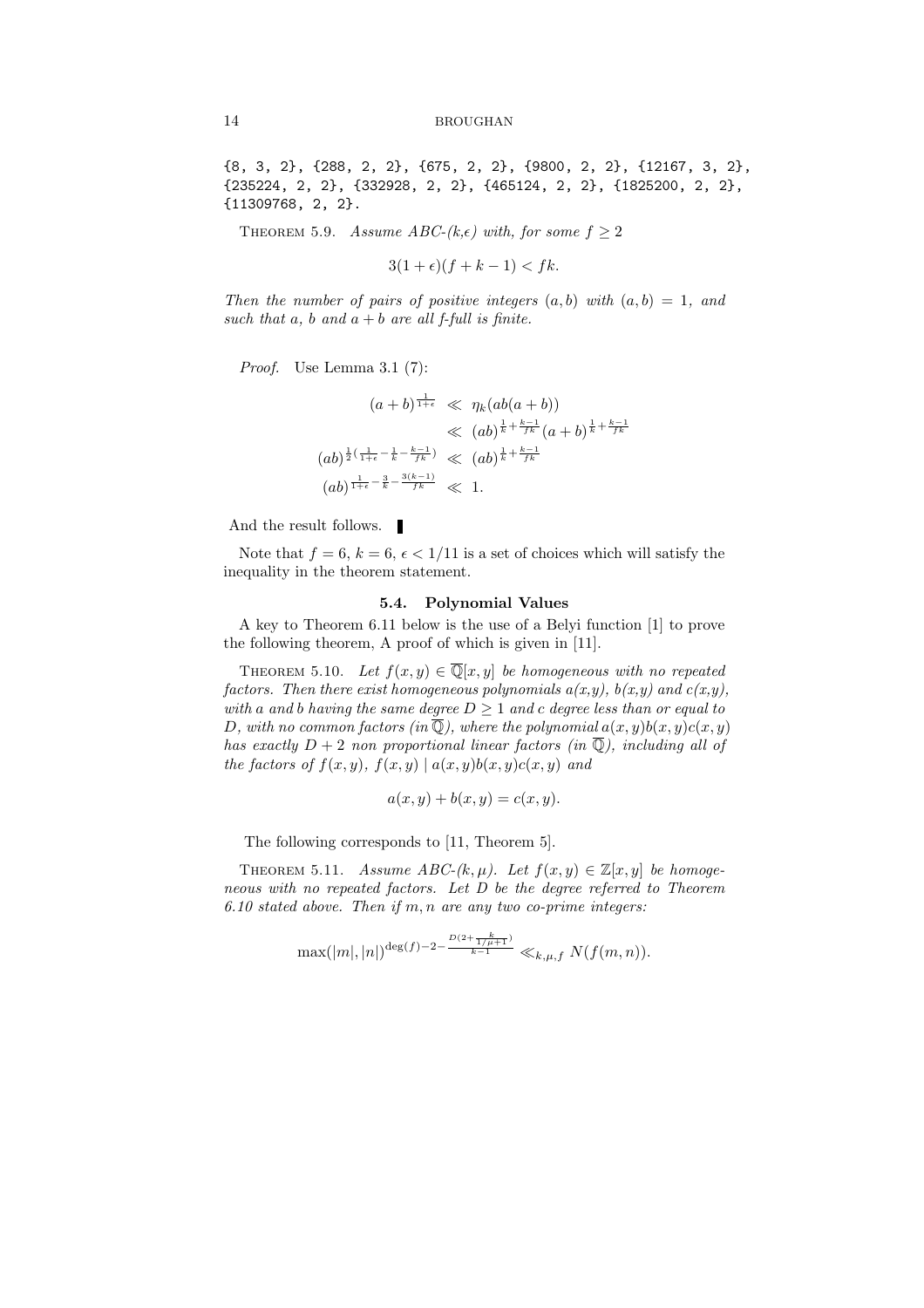Proof. By clearing denominators if necessary, there is a polynomial  $h(x, y)$  in  $\mathbb{Z}[x, y]$  such that  $a(x, y)b(x, y)c(x, y) = f(x, y)h(x, y)$ .

Let  $m,n$  be integers with  $(m,n) = 1$  and let  $d = \gcd(a(m,n), b(m,n))$ . Apply ABC- $(k, \mu)$  to the equation  $a(m, n)/d + b(m, n)/d = c(m, n)/d$ :

 $\max(|a(m,n)/d|, |b(m,n)/d|)^{1-1/(1/\mu+1)} \ll_{k,\mu} \eta_k(a(m,n)b(m,n)c(m,n)/d^3).$ 

Since  $a(x, y)$  and  $b(x, y)$  have no common factors, their resultant is a nonzero integer, which is a multiple of the integer  $d$ . Therefore  $d$  is bounded, with the bound dependent only on  $f$  ( $d \ll_{a,b} 1$ ), and using Lemma 3.1 (1) we can write:

$$
\max(|a(m,n)|, |b(m,n)|)^{1-1/(1/\mu+1)} \ll_{k,\mu,f} \eta_k(a(m,n)b(m,n)c(m,n))
$$

$$
\ll_{k,\mu,f} (a(m,n)b(m,n)c(m,n))^{1/k}N(a(m,n)b(m,n)c(m,n))^{\frac{k-1}{k}}.
$$

Now let  $H = \max(|m|, |n|)$ . Then the argument in [11, Theorem 5] shows that  $\max(|a(m, n)|, |b(m, n)|) \gg H^D$ . Let the product of the linear factors of  $a(x, y)b(x, y)c(x, y)$  be  $f(x, y)g(x, y)$ . Then  $|g(m, n)| \ll H^{D+2-\deg f}$  so therefore:

$$
(H^D)^{1-1/(1/\mu+1)} \ll_{k,\mu,f} H^{\frac{3D}{k} + (D+2-\deg f)^{\frac{k-1}{k}} } N(f(m,n))^{\frac{k-1}{k}}.
$$

This inequality readily simplifies to:

$$
H^{\deg f - 2 - \frac{D(2 + k/(1/\mu + 1))}{k - 1}} \ll N(f(m, n)).
$$

The same definition  $f(x, y) = y^{\deg g + 1} g(x/y)$  used by Granville [11, Corollary 1], enables the following to be deduced:

THEOREM 5.12. Assume ABC- $(k,\mu)$ . Let  $g(x) \in \mathbb{Z}[x]$  have no repeated factors. Let D be the degree referred to in Theorem 6.10 stated above. Then if m is any integer:

$$
|m|^{\deg(g)-1-\frac{D(2+k/(1/\mu+1))}{k-1}}\ll_{k,\mu,g}N(g(m)).
$$

Application of these theorems awaits an investigation of the relationship between  $D$  and other problem parameters such as the deg  $f$  or deg  $g$ .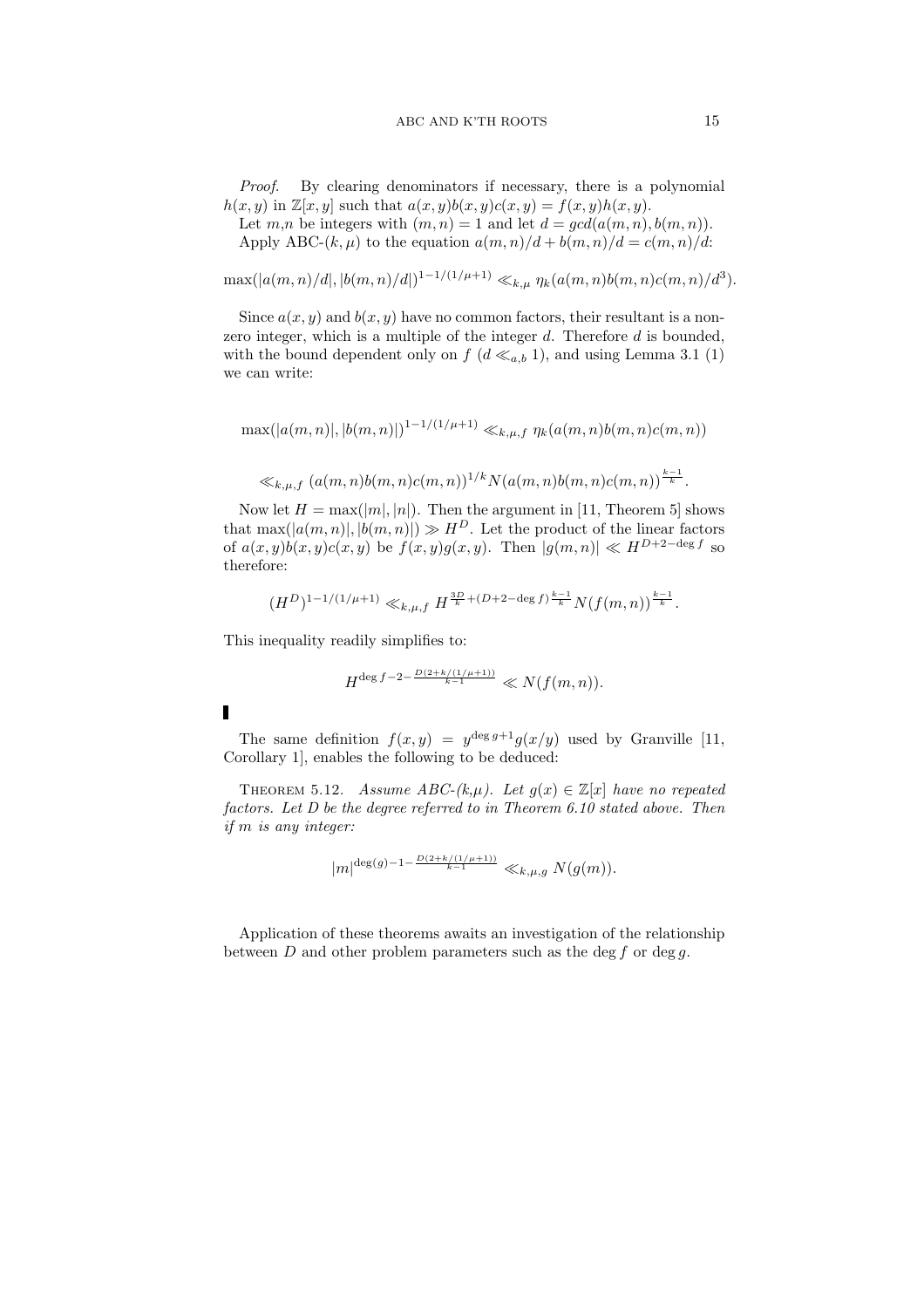For a class of univariate polynomials it is possible to avoid use of Belyi's theorem. These polynomials include some of those used in deriving number theory results from ABC by Granville [11]. The class is all polynomials  $f(x) \in \mathbb{Z}[x]$  such that there exist a set of distinct integers  $a_1, \dots, a_n$  with

$$
f(x) = \prod_{j=1}^{n} (x - a_j).
$$

THEOREM 5.13. Let  $f(x)$  be a polynomial in the given class. Assume ABC-(k, $\mu$ ). If the degree of  $f(x)$  is even define d by  $\deg f = 2d$ . Then for all integers m

$$
|m|^{\frac{k}{k-1}-d(\frac{2}{k-1}+\frac{k}{(k-1)(1/\mu+1)})}\ll_{k,\mu,f} N(f(m)).
$$

If the degree of  $f(x)$  is odd let  $\deg f = 2d + 1$ . Then for all integers m

$$
|m^{\left\lfloor\frac{dk}{k-1}\right\rfloor\left((1+\frac{1}{d})(\frac{1}{1+\mu}-\frac{2}{k})-1\right)}\ll_{k,\mu,f}N(f(m)).
$$

*Proof.* If  $\deg f$  is even let

$$
a(x) = \prod_{j=1}^{d} (x - a_j)
$$
  
\n
$$
b(x) = -\prod_{j=d+1}^{2d} (x - a_j)
$$
  
\n
$$
c(x) = a(x) + b(x).
$$

Then  $a(x)b(x)c(x) = f(x)h(x)$  and the degree of  $h(x)$  is at most  $d-1$ since the degree of  $c(x)$  is at most  $d-1$ . The given formula follows in the same manner as the result of Theorem 6.11.

If deg  $f$  is odd let

$$
a(x) = \prod_{j=1}^{d+1} (x - a_j)
$$
  
\n
$$
b(x) = -(\prod_{j=d+2}^{2d} (x - a_j))(x - a_{2d+1})^2
$$
  
\n
$$
c(x) = a(x) + b(x).
$$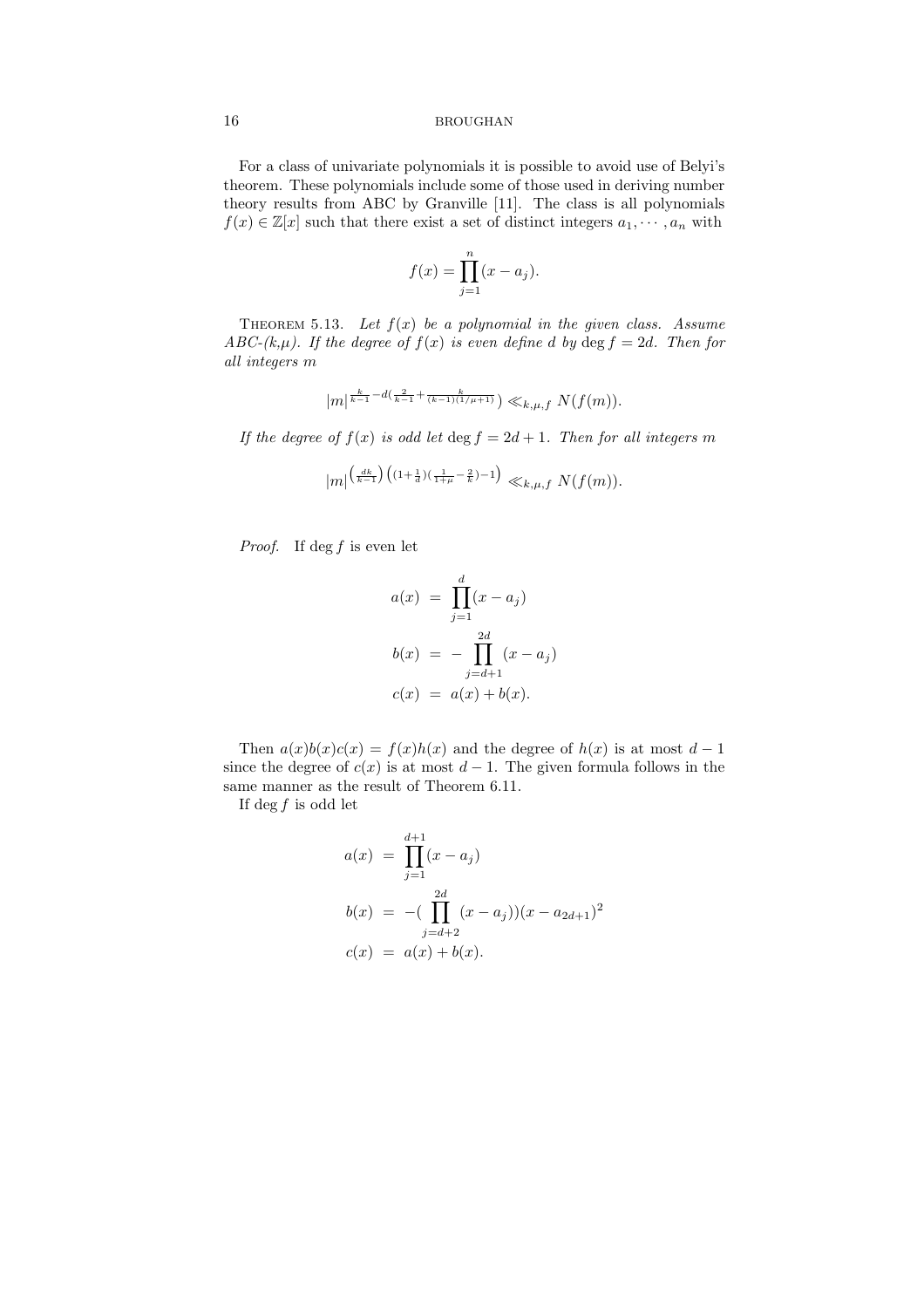Then the product of the distinct linear factors of  $a(x)b(x)c(x)$  is  $f(x)h(x)$ and the degree of  $h(x)$  is at most d. Again, the given formula follows in the same manner as the result of Theorem 6.11.

Note that in the even degree case the exponent is positive if and only if

$$
\frac{2}{k} + \frac{1}{1/\mu + 1} < \frac{1}{d}.
$$

For degree 4 the minimum value of k is 5 and then  $1/\mu > 9$  is required.

In the odd degree case it is positive when

$$
2+\frac{k}{1+1/\mu}<\frac{1}{d+1}.
$$

For degree 3 the minimum value of k is 4 and  $1/\mu > 9$ .

In attempting to use the above theorem, which does not have the disadvantage of the parameter D, to obtain an improvement of [11, Theorem 5] the best result that could be obtained was the following: If  $g(x) \in \mathbb{Z}[x]$  has integer factors and no repeated roots, then if  $q^2 | g(m)$ ,

$$
q\ll_{g,\epsilon} |m|^{\deg g-1-\eta(k,\mu)}
$$

where  $\eta(k,\mu)$  is an explicit function of k and  $\mu$  with expected asymptotic behavior.

The following proof is based on that of Browkin, Filaseta, Greaves and Schinzel [6] who use the full ABC conjecture.

Theorem 5.14. (Square free values of cyclotomic polynomials) Assume ABC-(k, $\epsilon$ ). For every positive integer  $n \geq 2$  for which the inequality

$$
\frac{n^2}{1/\epsilon+1} + \frac{n^2+1}{k} < 1
$$

is satisfied, there exist infinitely many integers l for which the cyclotomic polynomial  $\Phi_n(l)$  is square free.

*Proof.* Fix  $n > 1$  and let  $F(x) = x(x^{n^2} - 1)$ . Then the argument of Browkin et al [6, Theorem 3], shows that there are an infinite number of integers t such that if p is a prime with  $p \leq t$  then  $p^2 \nmid F(t)$ . We claim that if t is sufficiently large with this property then one of the numbers  $\Phi_n(t)$ or  $\Phi_n(t^n)$  is square free.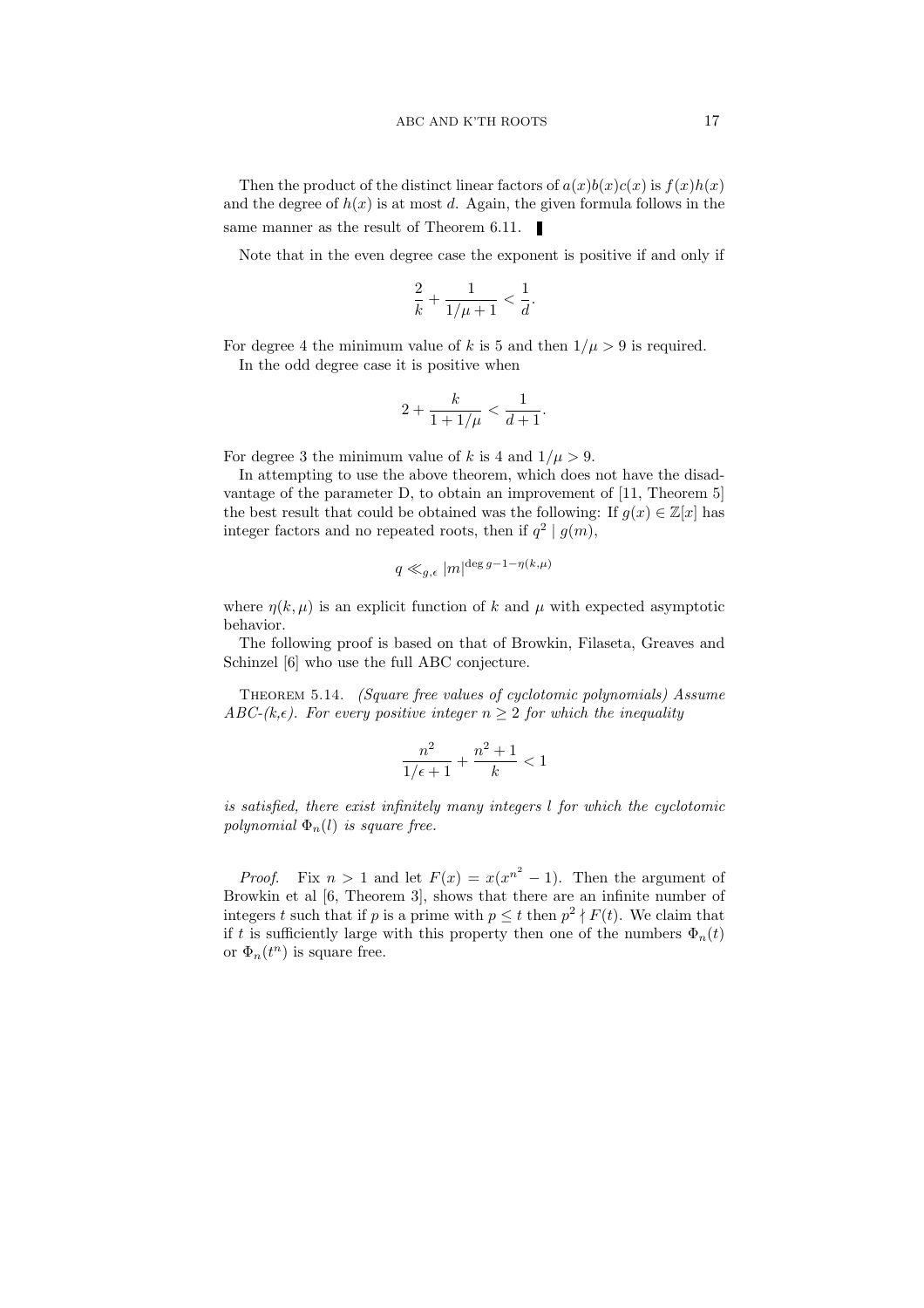Assume that neither is square free and let  $a = t^{n^2} - 1$ ,  $b = 1$  so  $a + b = t^{n^2}$ . There exists a polynomial  $g(x)$  with integer coefficients such that

$$
F(x) = \Phi_n(x)\Phi_{n^2}(x)g(x).
$$

By the assumption there exist primes p and q such that  $p^2 | \Phi_n(t)$  and  $q^2 | \Phi_{n^2}(t)$  so  $(pq)^2 | F(t)$ . Since for all  $p \le t$ ,  $p^2 \nmid F(t)$ , both  $p > t$  and  $q > t$ . Therefore,  $N(F(t)) \leq F(t)/(pq) < F(t)/t^2$ . Hence, using Lemma 3.1 (8):

$$
t^{\frac{n^2}{1+\epsilon}} \ll \eta_k(ab(a+b)) = \eta_k(t^{n^2-1}F(t))
$$
  

$$
\ll ((t^{n^2}(t^{n^2}-1))^{1/k}N(F(t))^{\frac{k-1}{k}}
$$
  

$$
\leq t^{\frac{2n^2}{k}}(\frac{F(t)}{t^2})^{\frac{k-1}{k}}.
$$

But  $\frac{F(t)}{t^2} < t^{n^2-1}$  so therefore

$$
t^{1-\frac{1+n^2}{k}-\frac{n^2}{1/\epsilon+1}}\ll 1
$$

for an infinite number of values of  $t$ , which is impossible.

Hence at least one of  $\Phi_n(t)$  or  $\Phi_{n^2}(t) = \Phi_n(t^n)$  is square free, so there exist an infinite number of square free values for  $\Phi_n(x)$ .

Note that for  $n = 2$  the smallest value of k for which the inequality of the theorem statement is satisfied is  $k = 6$  and then  $\epsilon = 1/23$  is required.

## 5.5. Hall's Conjecture

THEOREM 5.15 (Hall's conjecture [12]). Assume ABC- $(k, \mu)$ . If

$$
\epsilon = \frac{3}{1/\mu + 1} + \frac{7}{2k}
$$

then for every pair of integers  $u, v$  with  $u^3 \neq v^2$ ,

$$
|u^3 - v^2| \gg_{k,\mu} |u|^{\frac{1}{2} - \epsilon}.
$$

*Proof.* (1) Assume  $u^3 = a + v^2$  with  $a > 0$  so  $v < u^{3/2}$ . Let  $d = (u, v)$ be the greatest common divisor and apply ABC- $(k, \mu)$  to

$$
\frac{u^3}{d^2} = \frac{a}{d^2} + \frac{v^2}{d^2}.
$$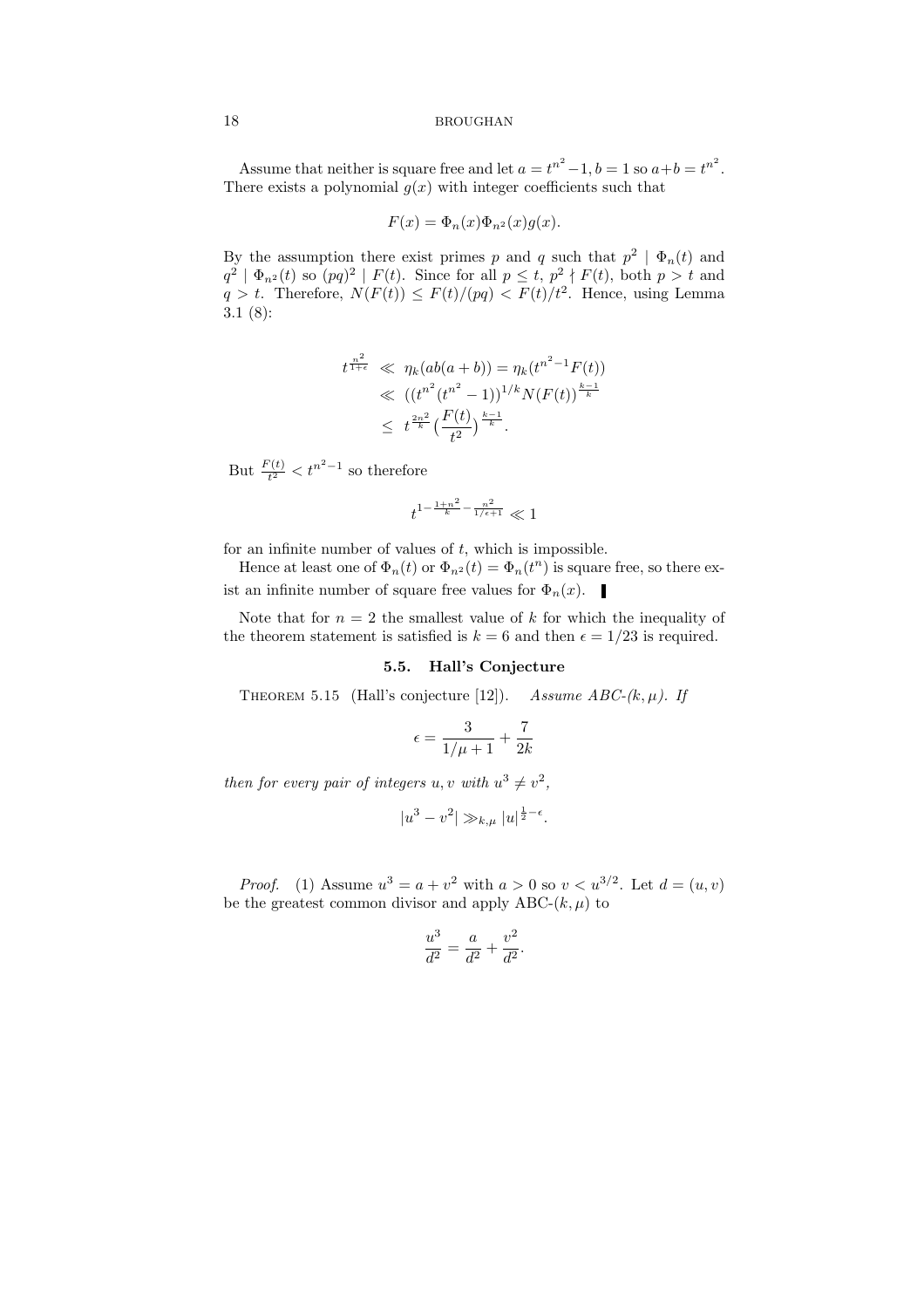By Lemma 3.1 (11)  $\eta_k(u^3/d^2) \leq \eta_k(u^3)$  and we can make the following derivation:

$$
\begin{array}{rcl}\n(\frac{u^3}{d^2})^{\frac{1}{1+\mu}} & \ll_{k,\mu} & \eta_k(\frac{u^3}{d^2})\eta_k(\frac{v^2}{d^2})\eta_k(\frac{a}{d^2}) \\
& & \frac{u^{\frac{3}{1+\mu}}}{d^{\frac{2}{1+\mu}}} & \ll & u^{1+\frac{2}{k}}(\frac{v}{d})^{\frac{2}{k}}N(\frac{v}{d})^{\frac{k-1}{k}} \cdot \frac{a}{d^2} \\
& & \ll & \frac{u^{1+2/k}v^{2/k}v^{(k-1)/k}}{d^{3+1/k}} \cdot a \\
& & \ll & \frac{u^{5/2+7/(2k)}}{d^{3+1/k}} \cdot a.\n\end{array}
$$

It follows that

$$
u^{1/2-\epsilon} \ll a \cdot d^{2/(1+\mu)-3-1/k} \le a
$$

where  $\epsilon$  is defined in the theorem statement.

u

(2) Now assume  $v^2 = a + u^3$ , again with  $a > 0$ . Then there exists a minimal integer  $v_1$  with  $u^3 < v_1^2$ . Let  $a_1$  be defined by  $v_1^2 = a_1 + u^3$ , so  $a_1 \leq a$ . Since  $(v_1 - 1)^2 \leq u^3$ , we have  $v_1 \sim u^{3/2}$ . Now proceed as in 1. letting  $d = (u, v_1)$  and applying ABC-(k, $\mu$ ) to obtain the same inequality for  $a_1$ , and hence for a.

3. From (1) and (2) we obtain the result of the theorem.

For this result to have any effect, we must have  $k \geq 8$ .

# ACKNOWLEDGMENT

The contributions of Dorian Goldfeld who sparked the interest of the author in the ABC conjecture is gratefully acknowledged. Part of this work was done at the University of Waikato and part at Columbia University. The support of both institutions is also gratefully acknowledged.

#### REFERENCES

- 1. Belyi, G.V. On galois extensions of maximal cyclotomic fields, Math. U.S.S.R. Izvestija 14 (1980), 247-256.
- 2. Bilu, Y. F. Catalan's conjecture [after Mihăilescu], Seminaire Bourbaki, 55eme annee, November 2002, 2002-2003, no 909, 1-25.
- 3. Broughan, K. A. Restricted Divisor Sums. Acta Arithmetica, 101 (2002), 105-114.
- 4. Broughan, K. A. Asymptotic order of the square free part of n! Integers: Electronic Journal of Combinatorial Number Theory 2, (2002) A10, p1-6.
- 5. Broughan, K. A. Relationships between the conductor in integer k'th roots, International Journal of Pure and Applied Mathematics 5 (2003), 253-275.